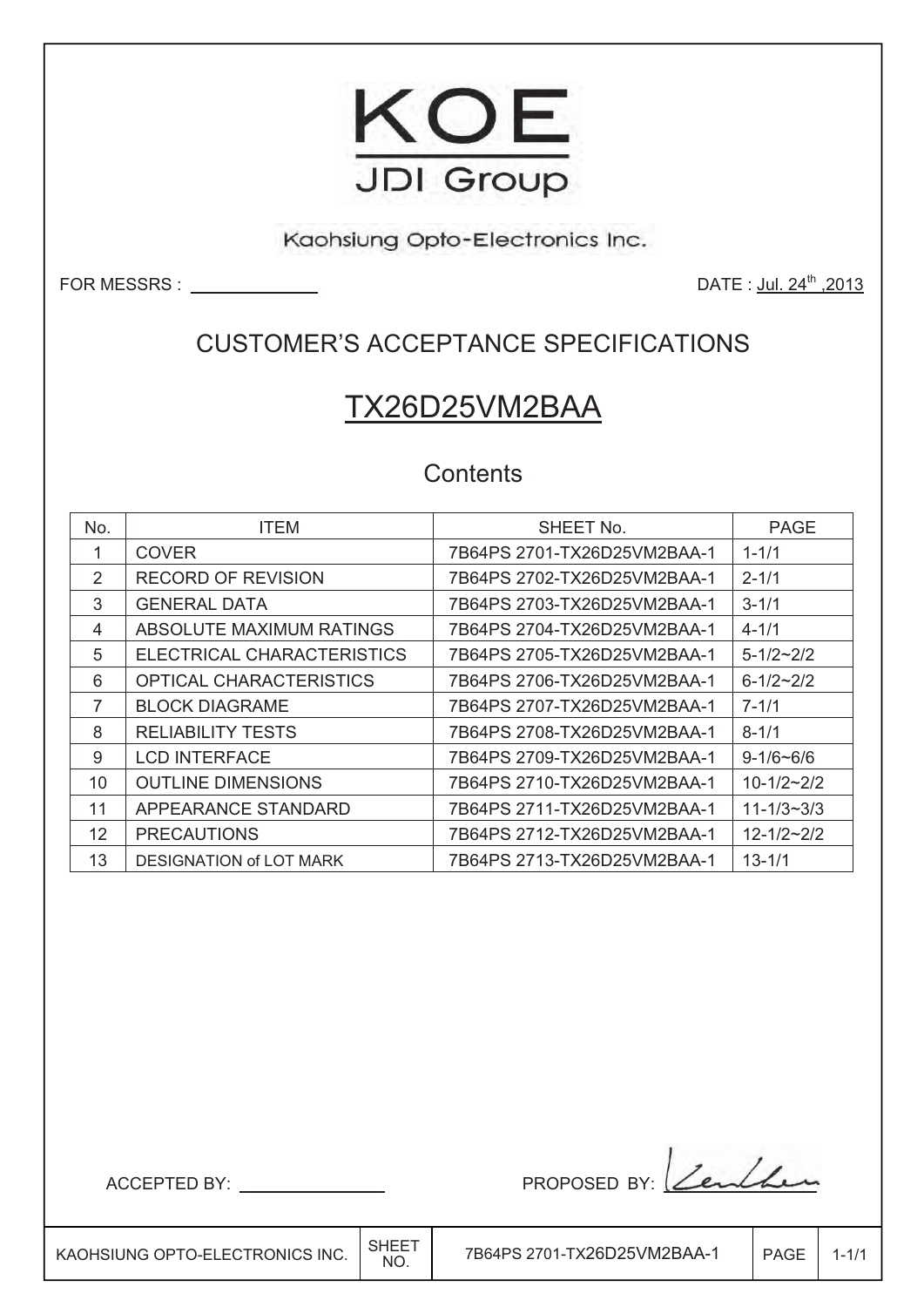| 2. RECORD OF REVISION |                                 |                     |                             |      |           |  |  |
|-----------------------|---------------------------------|---------------------|-----------------------------|------|-----------|--|--|
| DATE                  | SHEET No.                       |                     | <b>SUMMARY</b>              |      |           |  |  |
|                       |                                 |                     |                             |      |           |  |  |
|                       |                                 |                     |                             |      |           |  |  |
|                       |                                 |                     |                             |      |           |  |  |
|                       |                                 |                     |                             |      |           |  |  |
|                       |                                 |                     |                             |      |           |  |  |
|                       |                                 |                     |                             |      |           |  |  |
|                       |                                 |                     |                             |      |           |  |  |
|                       |                                 |                     |                             |      |           |  |  |
|                       |                                 |                     |                             |      |           |  |  |
|                       |                                 |                     |                             |      |           |  |  |
|                       |                                 |                     |                             |      |           |  |  |
|                       |                                 |                     |                             |      |           |  |  |
|                       |                                 |                     |                             |      |           |  |  |
|                       |                                 |                     |                             |      |           |  |  |
|                       |                                 |                     |                             |      |           |  |  |
|                       |                                 |                     |                             |      |           |  |  |
|                       |                                 |                     |                             |      |           |  |  |
|                       |                                 |                     |                             |      |           |  |  |
|                       |                                 |                     |                             |      |           |  |  |
|                       |                                 |                     |                             |      |           |  |  |
|                       |                                 |                     |                             |      |           |  |  |
|                       |                                 |                     |                             |      |           |  |  |
|                       |                                 |                     |                             |      |           |  |  |
|                       |                                 |                     |                             |      |           |  |  |
|                       |                                 |                     |                             |      |           |  |  |
|                       |                                 |                     |                             |      |           |  |  |
|                       |                                 |                     |                             |      |           |  |  |
|                       |                                 |                     |                             |      |           |  |  |
|                       |                                 |                     |                             |      |           |  |  |
|                       |                                 |                     |                             |      |           |  |  |
|                       |                                 |                     |                             |      |           |  |  |
|                       |                                 |                     |                             |      |           |  |  |
|                       |                                 |                     |                             |      |           |  |  |
|                       |                                 |                     |                             |      |           |  |  |
|                       |                                 |                     |                             |      |           |  |  |
|                       |                                 |                     |                             |      |           |  |  |
|                       |                                 |                     |                             |      |           |  |  |
|                       |                                 |                     |                             |      |           |  |  |
|                       |                                 |                     |                             |      |           |  |  |
|                       | KAOHSIUNG OPTO-ELECTRONICS INC. | <b>SHEET</b><br>NO. | 7B64PS 2702-TX26D25VM2BAA-1 | PAGE | $2 - 1/1$ |  |  |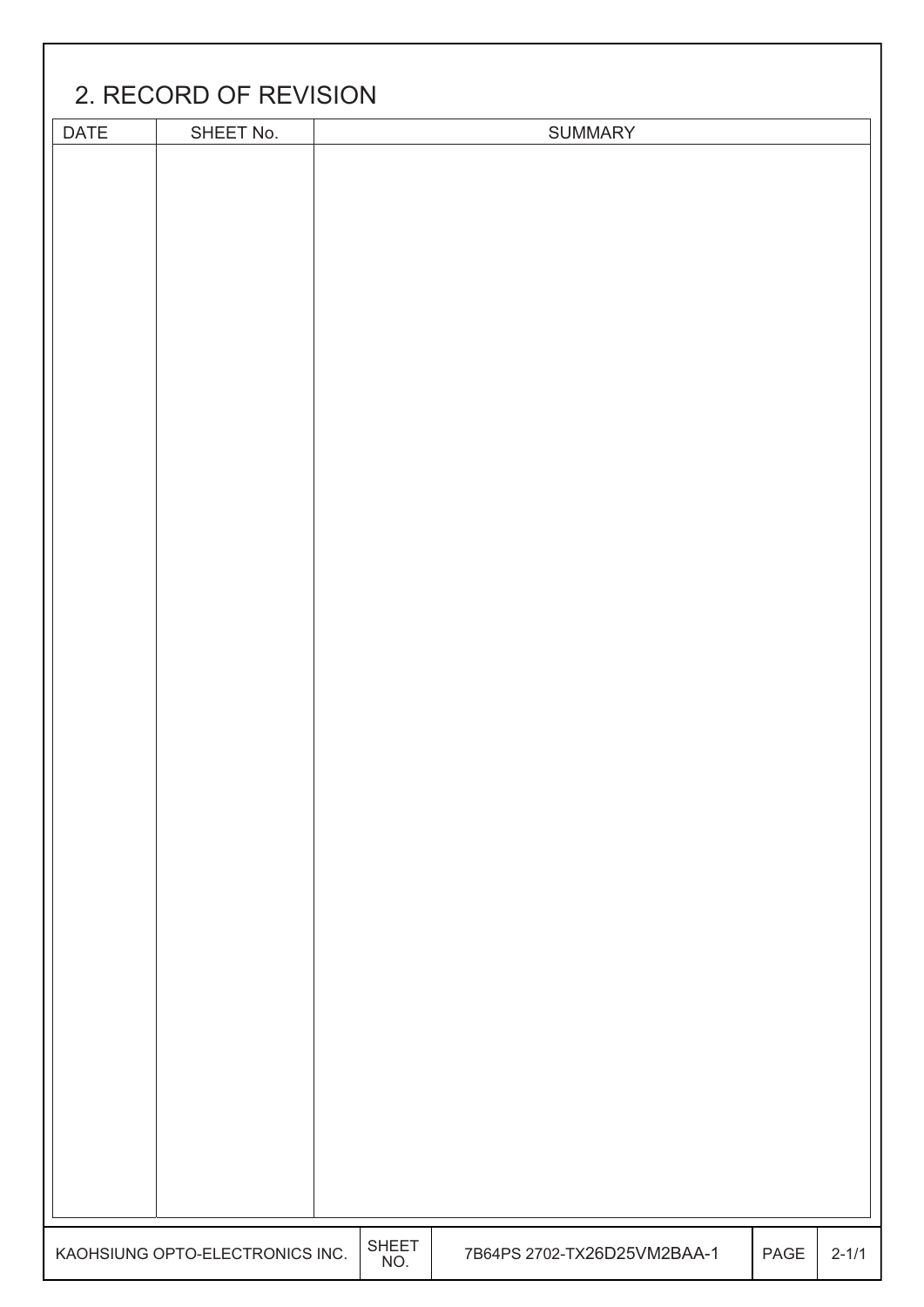### 3. GENERAL DATA

#### 3.1 DISPLAY FEATURES

This module is a 10.2" HSVGA TFT module. The pixel format is vertical stripe and sub pixels are arranged as R(red), G(green), B(blue) sequentially. This display is RoHS compliant, COG (chip on glass) technology and LED backlight are applied on this display.

| Part Name                      | TX26D25VM2BAA                                                                                            |
|--------------------------------|----------------------------------------------------------------------------------------------------------|
| <b>Module Dimensions</b>       | 260.2(W) mm x 96.2(H) mm x 10.55(D) mm typ.                                                              |
| <b>LCD Active Area</b>         | 246.0(W) mm x 78.72(H) mm                                                                                |
| Dot Pitch                      | $0.1025(W)$ mm x 3(R, G, B)(W) x 0.3075(H) mm                                                            |
| Resolution                     | 800 x 3(RGB)(W) x 256(H) dots                                                                            |
| <b>Color Pixel Arrangement</b> | R, G, B Vertical stripe                                                                                  |
| LCD Type                       | Transmissive Color TFT; Normally White                                                                   |
| Display Type                   | <b>Active Matrix</b>                                                                                     |
| Number of Colors               | 262k Colors                                                                                              |
| <b>Backlight</b>               | 3 LEDs series x 13 parallel (39 LEDs in total)                                                           |
| Weight                         | 240 g (typ.)                                                                                             |
| Interface                      | C-MOS; 18-bit RGB; 40 pins                                                                               |
| Power Supply Voltage           | 3.3V for LCD                                                                                             |
| Power Consumption              | 0.45 W for LCD; 1.87W for Backlight                                                                      |
| <b>Viewing Direction</b>       | 12 O'clock (Without image inversion and least brightness change)<br>6 O'clock (Contrast peak located at) |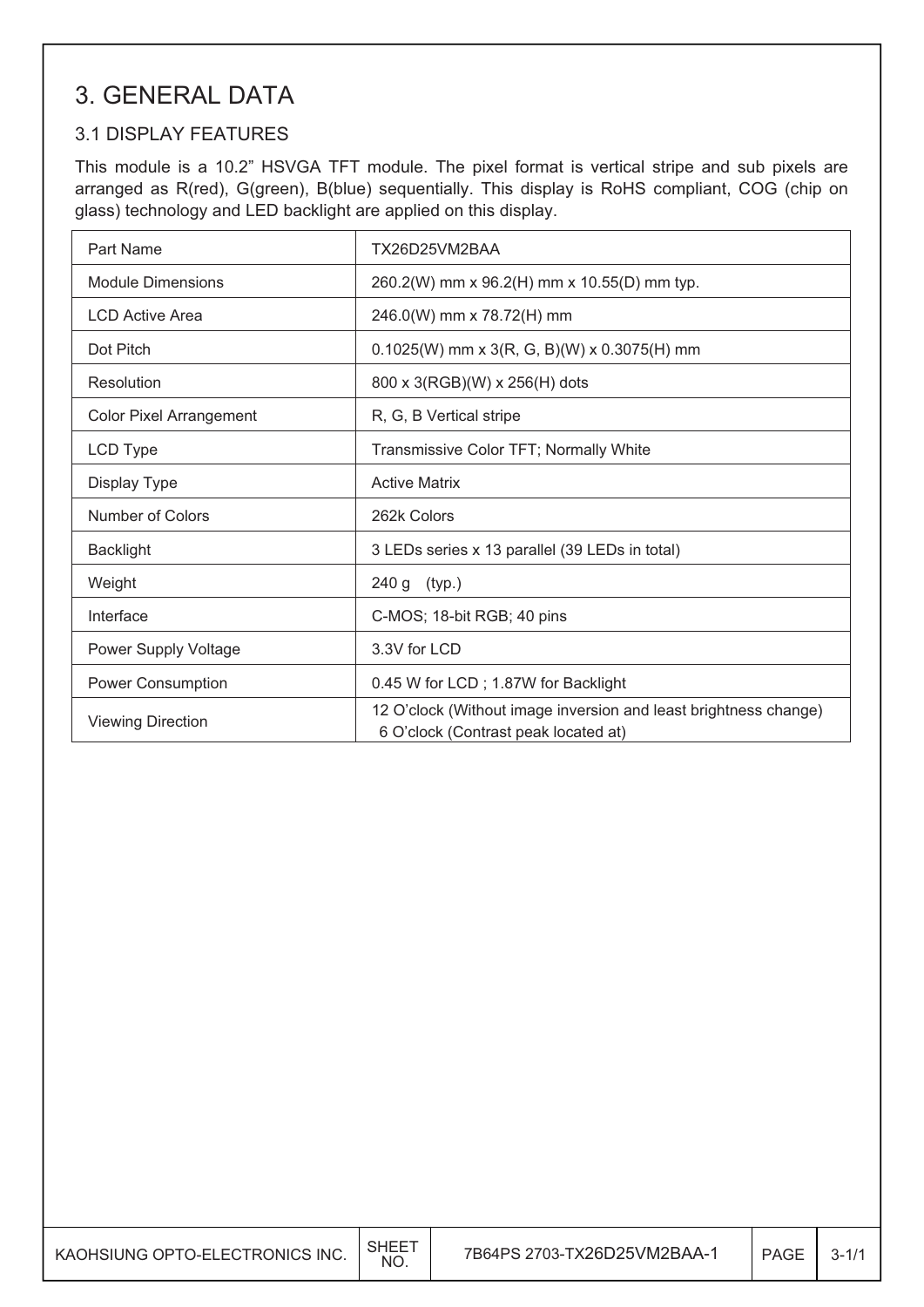## 4. ABSOLUTE MAXIMUM RATINGS

| Item                         | Symbol                     | Min.   | Max.          | Unit              | <b>Remarks</b>           |
|------------------------------|----------------------------|--------|---------------|-------------------|--------------------------|
| <b>Supply Voltage</b>        | $\mathsf{V}_{\mathsf{DD}}$ |        | 4.0           |                   | $\overline{\phantom{0}}$ |
| Input Voltage of Logic       |                            | $-0.3$ | $V_{DD}$ +0.3 |                   | Note 1                   |
| <b>Operating Temperature</b> | Top                        | $-20$  | 70            | $\degree$ C       | Note 2                   |
| <b>Storage Temperature</b>   | Tst                        | $-30$  | 80            | $^{\circ}$ $\cap$ | Note 2                   |

Note 1: The rating is defined for the signal voltages of the interface such as DE, CLK and RGB data bus.

Note 2: The maximum rating is defined as above based on the chamber temperature, which might be different from ambient temperature after assembling the panel into the application. Moreover, some temperature-related phenomenon as below needed to be noticed:

- Background color, contrast and response time would be different in temperatures other than  $25^{\circ}$ C.

- Operating under low temperature will shorten LED lifetime.

| KAOHSIUNG OPTO-ELECTRONICS INC. | NO. | 7B64PS 2704-TX26D25VM2BAA-1 | PAGE | $4 - 1/$ |
|---------------------------------|-----|-----------------------------|------|----------|
|---------------------------------|-----|-----------------------------|------|----------|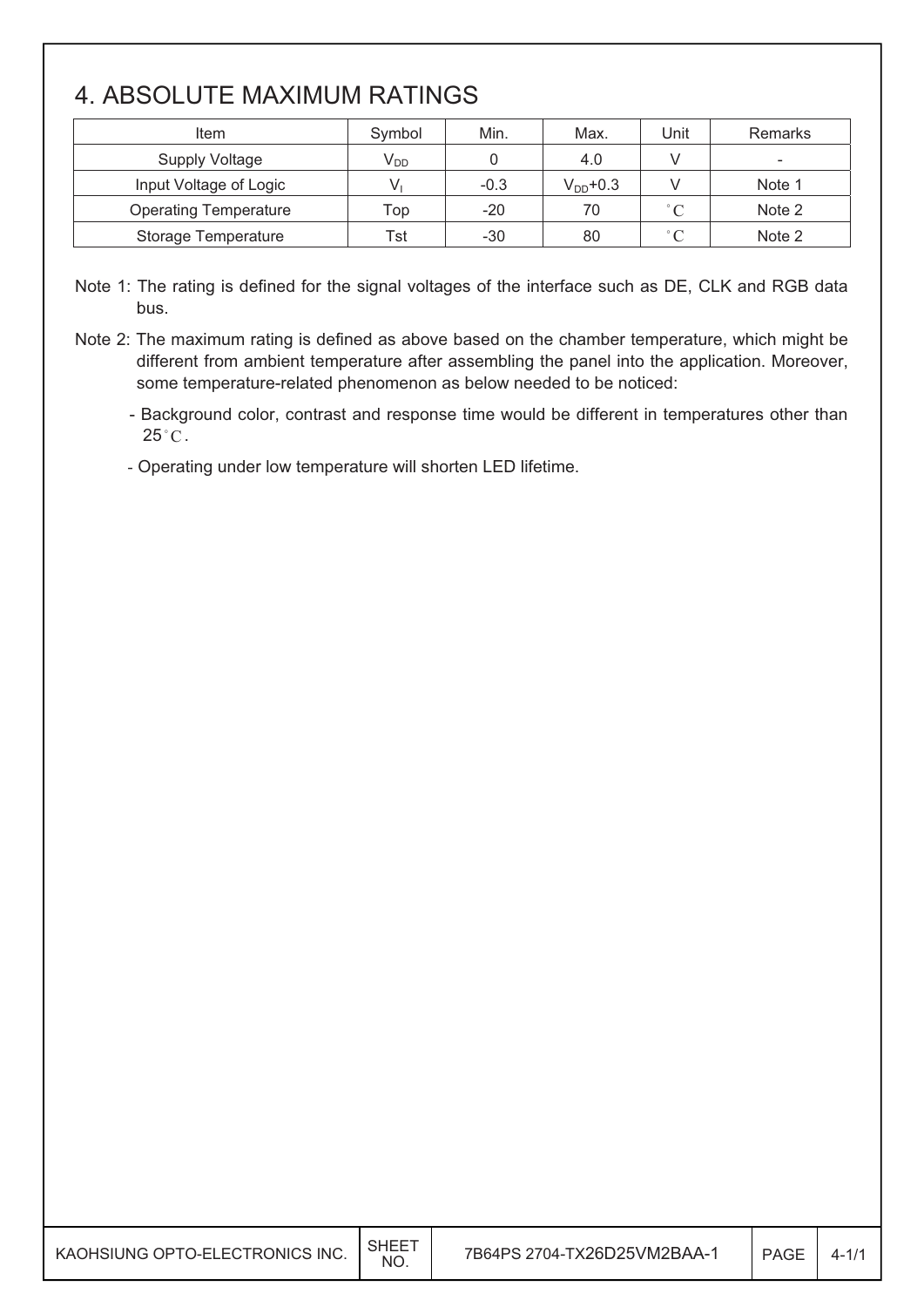# 5. ELECTRICAL CHARACTERISTICS

#### 5.1 LCD CHARACTERISTICS

|  |  |  |  | $T_a = 25$ °C, Vss = 0V |
|--|--|--|--|-------------------------|
|--|--|--|--|-------------------------|

| Item                        | Symbol         | Condition                 | Min.                | Typ.                     | Max.                | Unit       | <b>Remarks</b>           |
|-----------------------------|----------------|---------------------------|---------------------|--------------------------|---------------------|------------|--------------------------|
| Power Supply Voltage        | $V_{DD}$       | $\overline{\phantom{0}}$  | 3                   | 3.3                      | 3.6                 | V          | $\overline{\phantom{a}}$ |
| Input Voltage of Logic      |                | "H" level                 | 0.7 V <sub>DD</sub> |                          | $V_{DD}$            |            | Note 1                   |
|                             | V <sub>i</sub> | "L" level                 | 0                   | $\overline{\phantom{a}}$ | 0.3 V <sub>DD</sub> | mV         |                          |
| <b>Power Supply Current</b> | $I_{DD}$       | $V_{DD}$ - $V_{SS}$ =3.3V |                     | 137                      | 165                 | mA         | Note $2,3$               |
| <b>Vsync Frequency</b>      |                | $\overline{\phantom{a}}$  |                     | 60                       | 66                  | Hz         |                          |
| <b>Hsync Frequency</b>      |                | -                         | 15.4                | 18.9                     | 25                  | <b>KHz</b> | -                        |
| <b>DCLK Frequency</b>       | C L K          |                           | 14.6                | 20                       | 27.2                | <b>MHz</b> |                          |

Note 1: The rating is defined for the signal voltages of the interface such as DE, CLK and RGB data bus.

Note 2: An all black check pattern is used when measuring  $I_{DD}$ ,  $f_y$  is set to 60 Hz.

Note 3: 1.0A fuse is applied in the module for  $I_{DD}$ . For display activation and protection purpose, power supply is recommended larger than 2.5A to start the display and break fuse once any short circuit occurred.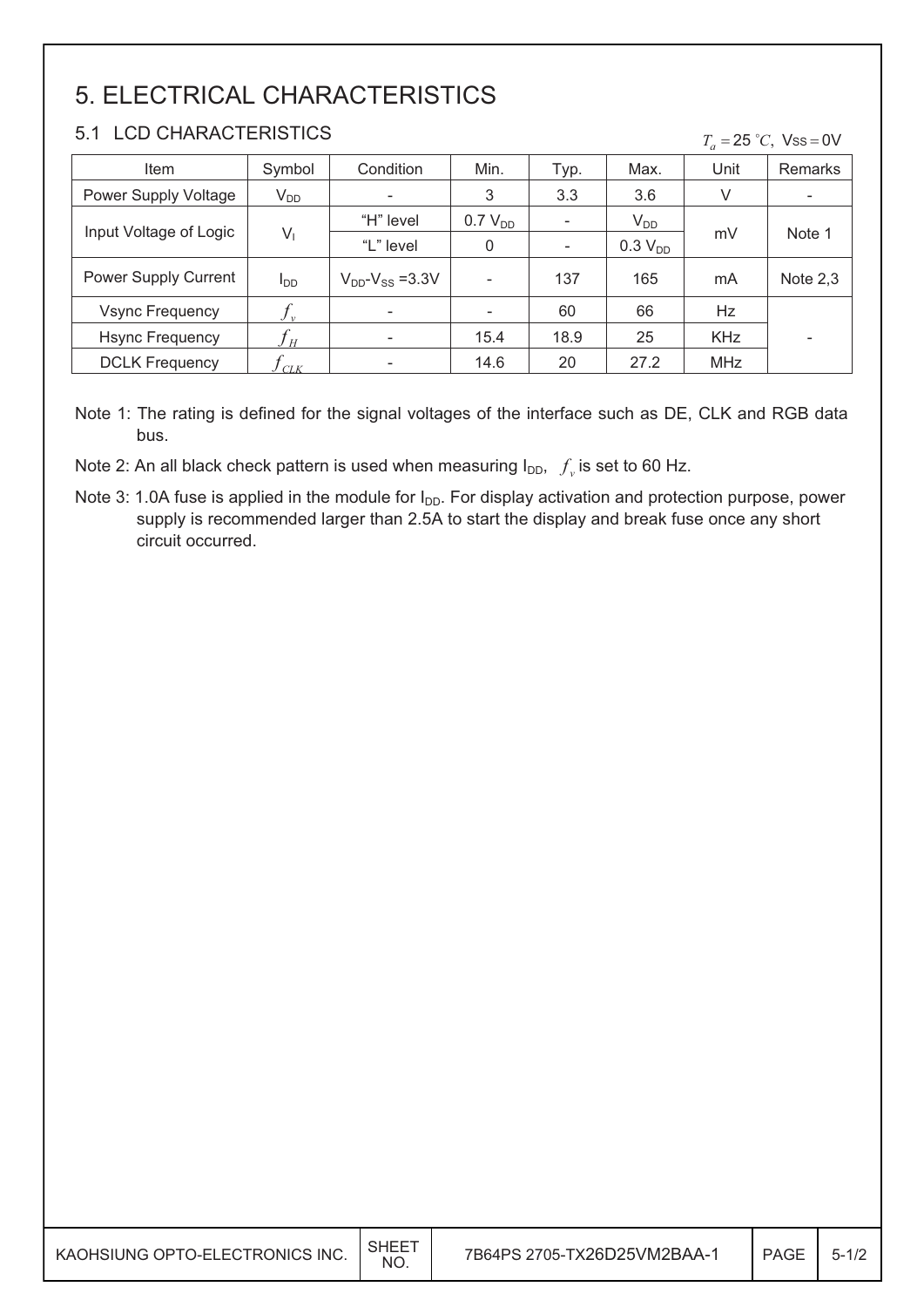| 5.2 BACKLIGHT CHARACTERISTICS<br>$T_a = 25 °C$ |                  |                       |      |      |      |      |         |
|------------------------------------------------|------------------|-----------------------|------|------|------|------|---------|
| Item                                           | Symbol           | Condition             | Min. | Typ. | Max. | Unit | Remarks |
| <b>LED Input Voltage</b>                       | V <sub>led</sub> | <b>Backlight Unit</b> | 11.5 | 12   | 12.5 |      | Note 1  |
| <b>LED Forward Current</b>                     | <b>I</b> LED     | <b>Backlight Unit</b> |      | 156  | -    | mA   |         |
| LED Lifetime                                   |                  | 156 mA                |      | 40K  |      | hrs  | Note 2  |

Note 1: Fig. 5.1 shows the LED backlight circuit. The circuit has 39 LEDs in total and R is 267 $\Omega$ .

Note 2: The estimated lifetime is specified as the time to reduce 50% brightness by applying 156 mA at  $25^{\circ}$ C.



Fig 5.1

| KAOHSIUNG OPTO-ELECTRONICS INC. | <b>SHEET</b><br>NO. | 7B64PS 2705-TX26D25VM2BAA-1 | <b>PAGE</b> | $5 - 2/2$ |
|---------------------------------|---------------------|-----------------------------|-------------|-----------|
|---------------------------------|---------------------|-----------------------------|-------------|-----------|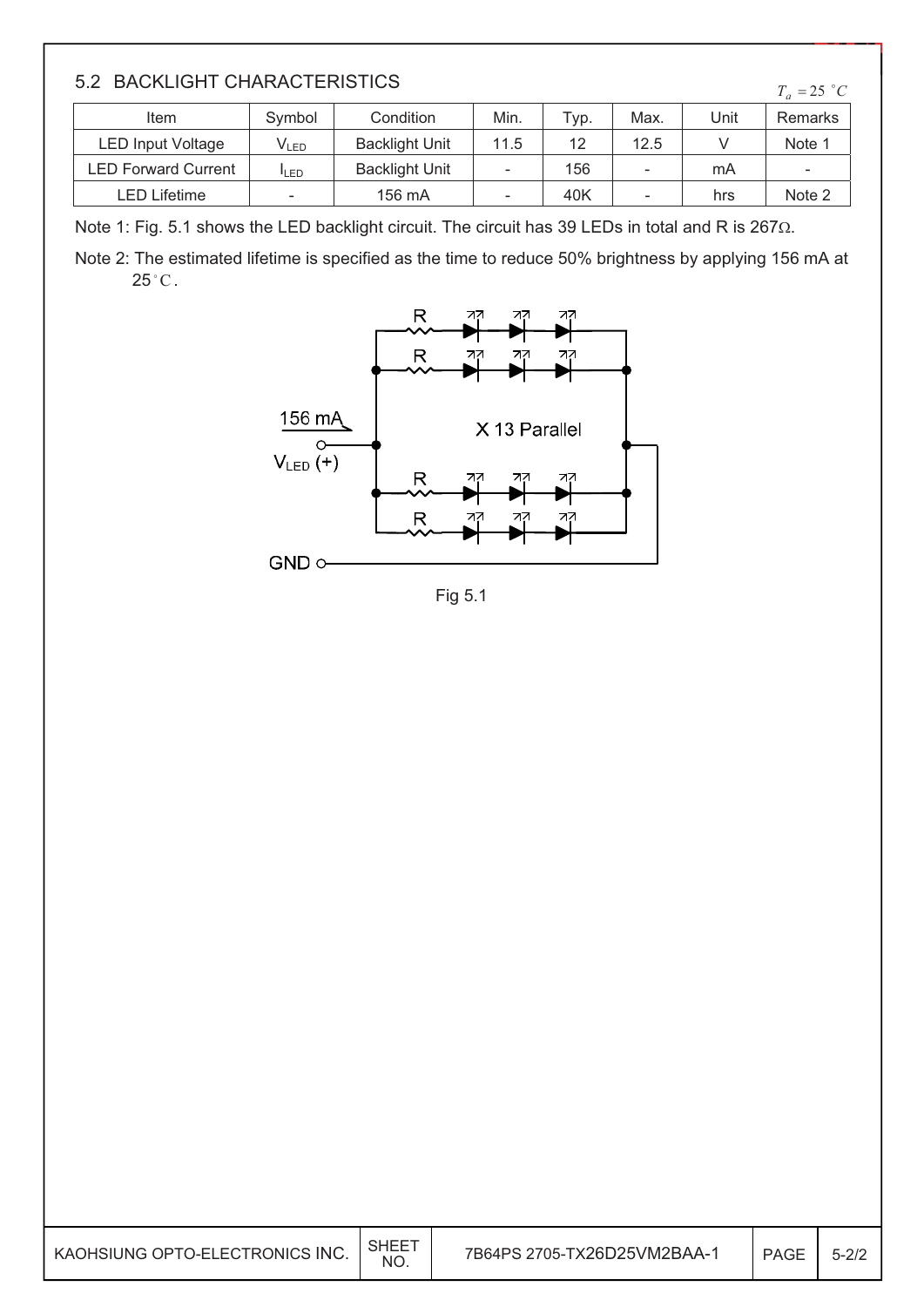## 6. OPTICAL CHARACTERISTICS

The optical characteristics are measured based on the conditions as below:

- Supplying the signals and voltages defined in the section of electrical characteristics.
- The backlight unit needs to be turned on for 30 minutes.
- The ambient temperature is  $25^{\circ}$ C.
- In the dark room around 500~1000 lx, the equipment has been set for the measurements as shown in Fig 6.1.

|                                     |                      |                          |                                        |                          |                          |                          | $T_a = 25 \pm 3$ °C, V <sub>DD</sub> = 3.3 V, $f_v = 60$ Hz |                          |
|-------------------------------------|----------------------|--------------------------|----------------------------------------|--------------------------|--------------------------|--------------------------|-------------------------------------------------------------|--------------------------|
| Item                                | Symbol<br>Condition  |                          | Min.                                   | Typ.                     | Max.                     | Unit                     | Remarks                                                     |                          |
| <b>Brightness of White</b>          |                      |                          |                                        | 300                      | 350                      | $\overline{\phantom{a}}$ | cd/m <sup>2</sup>                                           | Note 1                   |
| <b>Brightness Uniformity</b>        |                      | $\overline{\phantom{0}}$ | $\phi = 0^\circ$ , $\theta = 0^\circ$  | 75                       | $\overline{\phantom{a}}$ |                          | $\frac{0}{0}$                                               | Note 2                   |
| <b>Contrast Ratio</b>               |                      | CR                       | $I_{LED} = 156mA$                      | 200                      | 500                      | -                        | $\overline{\phantom{a}}$                                    | Note 3                   |
| Response Time<br>(Rising + Falling) |                      | $Tr+Tf$                  | $\phi = 0^{\circ}, \theta = 0^{\circ}$ | $\qquad \qquad -$        | 45                       |                          | ms                                                          | Note 4                   |
| <b>NTSC Ratio</b>                   |                      | $\overline{\phantom{a}}$ | $\phi = 0^\circ$ , $\theta = 0^\circ$  | $\overline{\phantom{0}}$ | 60                       |                          | $\frac{0}{0}$                                               | $\overline{\phantom{a}}$ |
|                                     |                      | $\theta$ x               | $\phi = 0^\circ$ , CR $\geq 10$        | 50                       | ÷,                       |                          |                                                             |                          |
|                                     | <b>Viewing Angle</b> |                          | $\phi = 180^{\circ}$ , CR $\geq 10$    | 50                       | $\overline{\phantom{0}}$ |                          |                                                             |                          |
|                                     |                      |                          | $\phi = 90^\circ$ , CR $\geq 10$       | 45                       | $\overline{\phantom{a}}$ |                          | Degree                                                      | Note 5                   |
|                                     |                      |                          | $\phi = 270^\circ$ , CR $\geq 10$      | 50                       | -                        |                          |                                                             |                          |
|                                     |                      | X                        |                                        | 0.56                     | 0.61                     | 0.66                     |                                                             |                          |
|                                     | Red                  | Y                        |                                        | 0.31                     | 0.36                     | 0.41                     |                                                             |                          |
|                                     |                      | X                        |                                        | 0.28                     | 0.33                     | 0.38                     |                                                             |                          |
| Color                               | Green                | Y                        |                                        | 0.53                     | 0.58                     | 0.63                     |                                                             |                          |
| Chromaticity                        |                      | X                        | $\phi = 0^\circ$ , $\theta = 0^\circ$  | 0.10                     | 0.15                     | 0.20                     |                                                             | Note 6                   |
|                                     | <b>Blue</b>          | Y                        |                                        | 0.04                     | 0.09                     | 0.14                     |                                                             |                          |
|                                     |                      | X                        |                                        | 0.23                     | 0.28                     | 0.33                     |                                                             |                          |
|                                     | White                | Υ                        |                                        | 0.24                     | 0.29                     | 0.34                     |                                                             |                          |

Note 1: The brightness is measured from the center point of the panel, P5 in Fig. 6.2, for the typical value.

Note 2: The brightness uniformity is calculated by the equation as below:



, which is based on the brightness values of the 9 points measured by BM-5 as shown in Fig. 6.2.

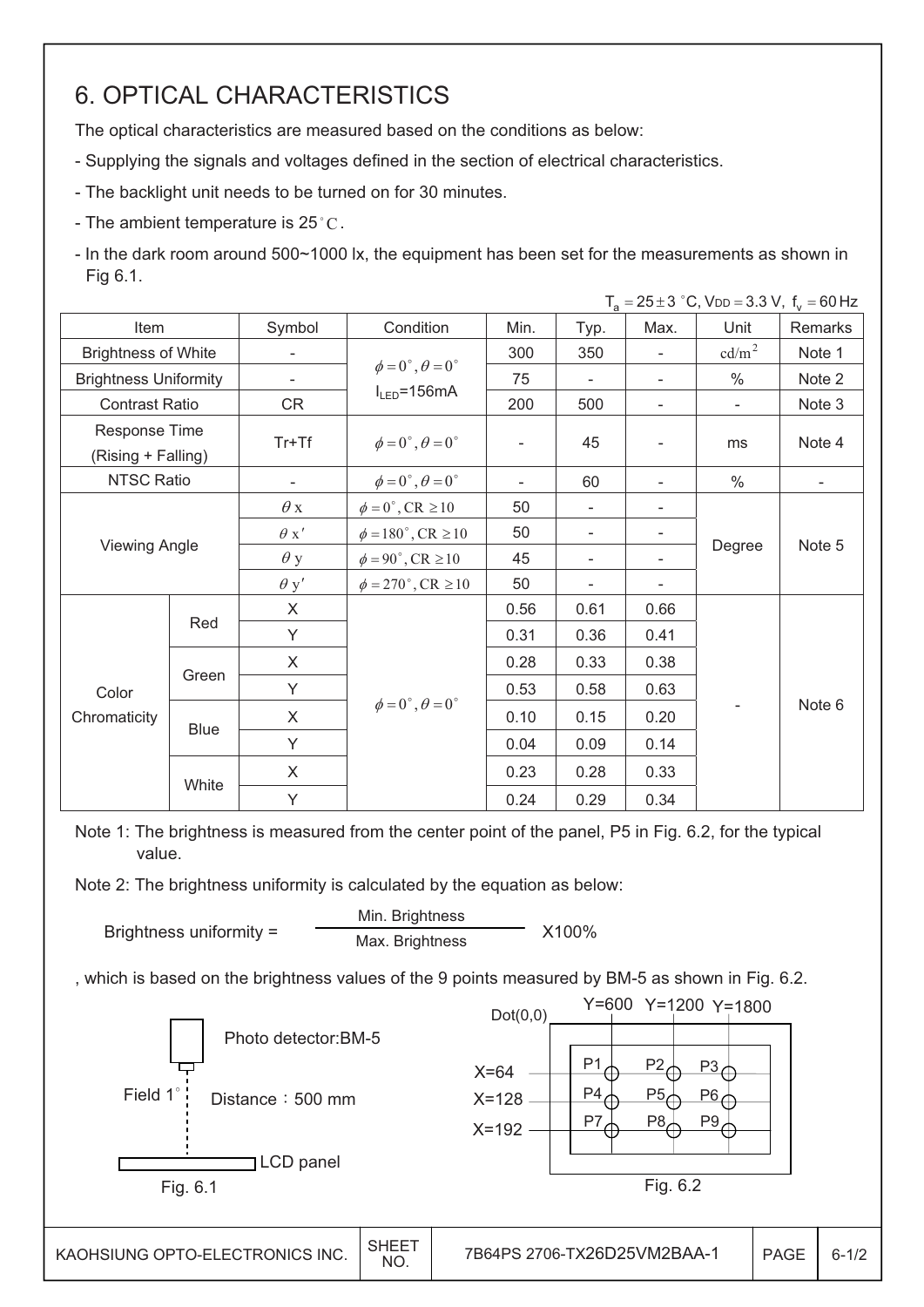Note 3: The Contrast ratio is measured from the center point of the panel, P5, and defined as the following equation:

> $CR =$  Brightness of White Brightness of Black

Note 4: The definition of response time is shown in Fig. 6.3. The rising time is the period from 90% brightness to 10% brightness when the data is from white to black. Oppositely, Falling time is the period from 10% brightness rising to 90% brightness.



Note 5: The definition of viewing angle is shown in Fig. 6.4. Angle  $\phi$  is used to represent viewing directions, for instance,  $\phi = 270^{\circ}$  means 6 o'clock, and  $\phi = 0^{\circ}$  means 3 o'clock. Moreover, angle  $\theta$  is used to represent viewing angles from axis Z toward plane XY.

 The viewing direction of this display is 12 o'clock, which means that a photograph with gray scale would not be reversed in color and the brightness change would be less from this direction. However, the best contrast peak would be located at 6 o'clock.





| KAOHSIUNG OPTO-ELECTRONICS INC. | SHEE <sup>-</sup><br><b>NO</b> |  | PAGE | $6 - 2/7$ |
|---------------------------------|--------------------------------|--|------|-----------|
|---------------------------------|--------------------------------|--|------|-----------|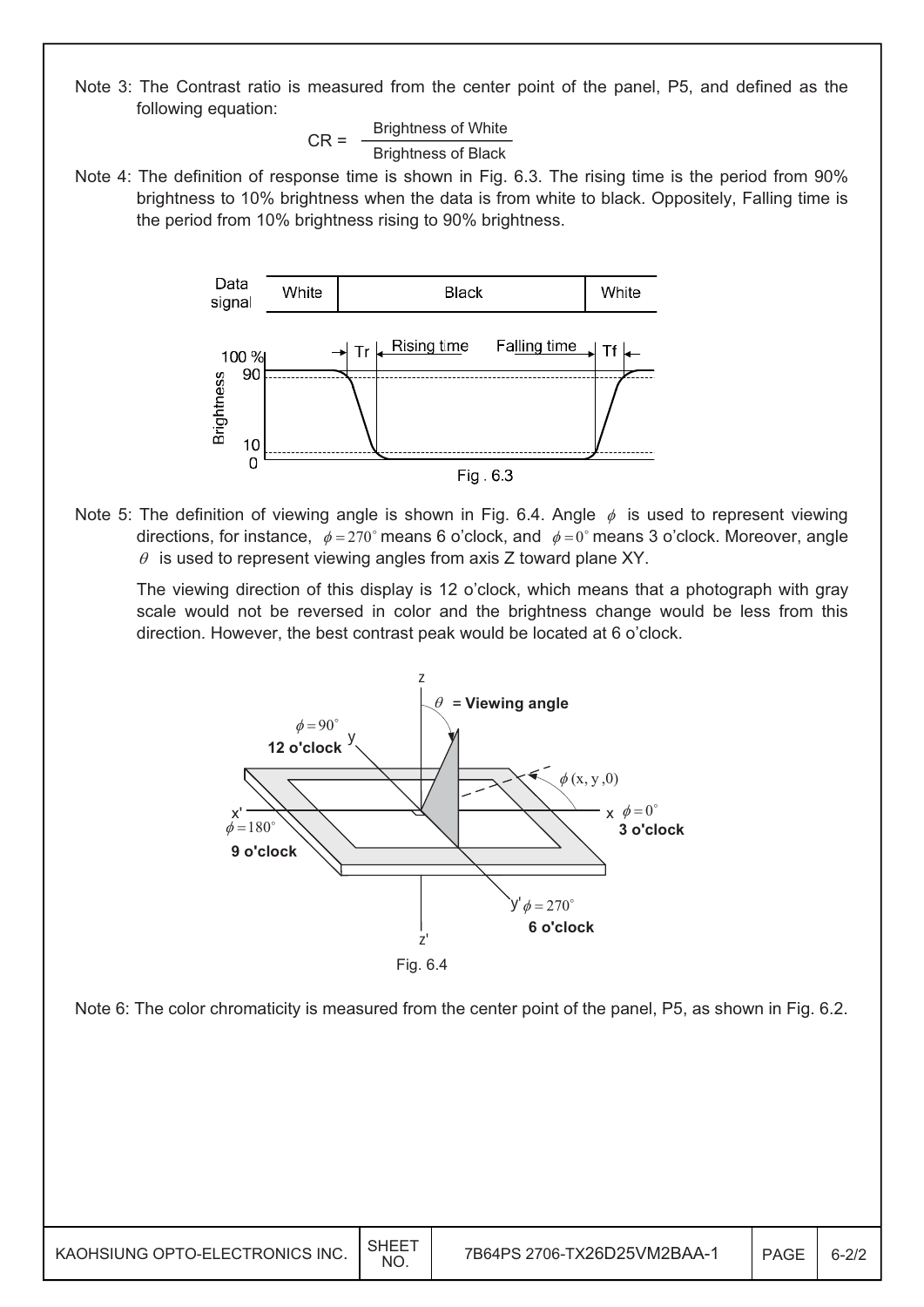

Note 1: Signals are DE, CLK and RGB data bus.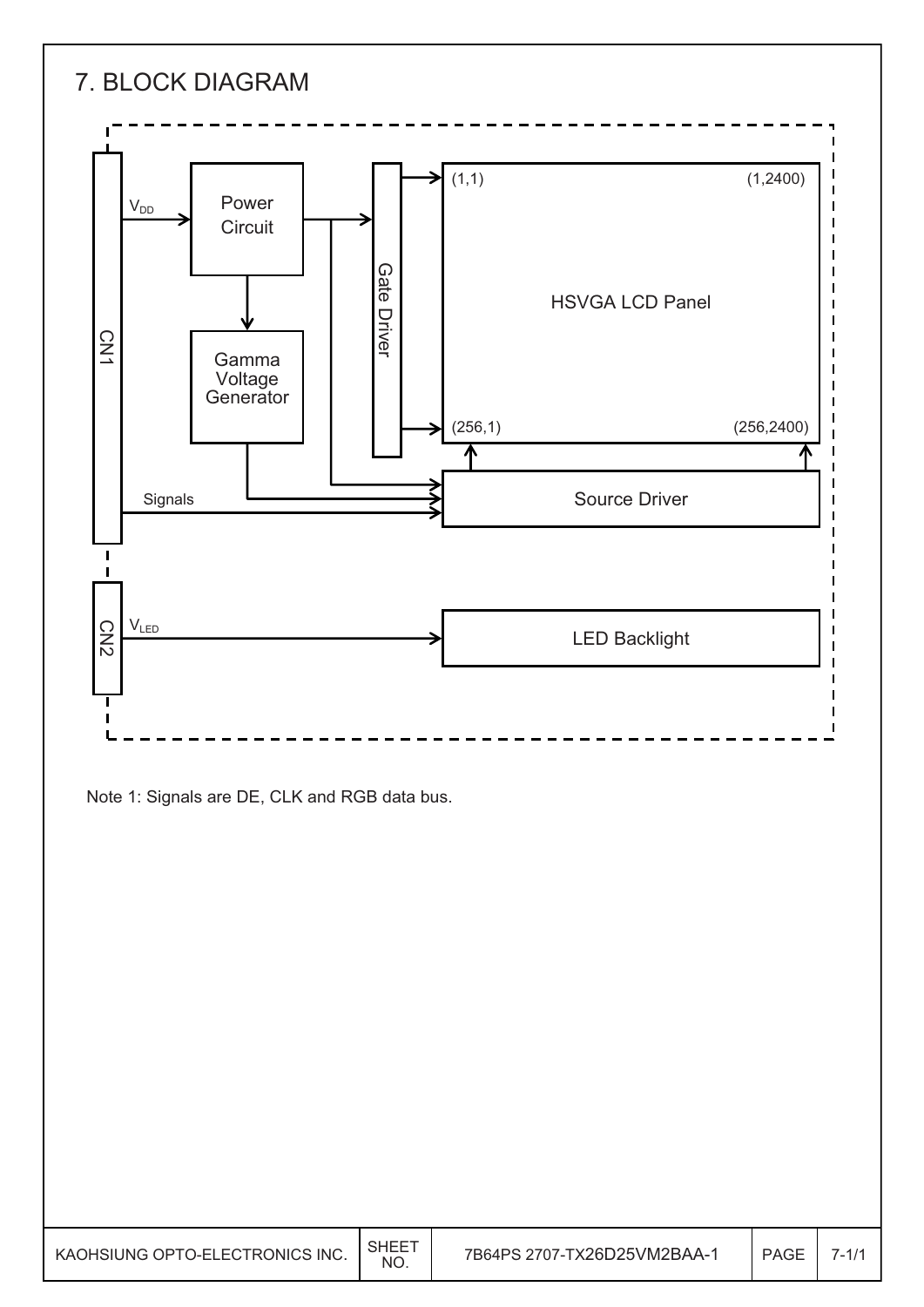## 8. RELIABILITY TESTS

| <b>Test Item</b>               | Condition                                                                                                                                  |                                                |  |
|--------------------------------|--------------------------------------------------------------------------------------------------------------------------------------------|------------------------------------------------|--|
| <b>High Temperature</b>        | 1) Operating<br>2) 70 $^{\circ}$ C                                                                                                         | 240 hrs                                        |  |
| Low Temperature                | 1) Operating<br>2) -20 $^{\circ}$ C                                                                                                        | 240 hrs                                        |  |
| <b>High Temperature</b>        | 1) Storage<br>$2) 80^\circ \text{C}$                                                                                                       | 240 hrs                                        |  |
| Low Temperature                | 1) Storage<br>2) -30 $^{\circ}$ C                                                                                                          | 240 hrs                                        |  |
| <b>Heat Cycle</b>              | 1) Operating<br>2) -20 $^{\circ}$ C ~70 $^{\circ}$ C<br>3) 3hrs~1hr~3hrs                                                                   | 240 hrs                                        |  |
| <b>Thermal Shock</b>           | 1) Non-Operating<br>2) -35 $^{\circ}$ C $\leftrightarrow$ 85 $^{\circ}$ C<br>3) 0.5 hr ↔ 0.5 hr                                            | 240 hrs                                        |  |
| High Temperature &<br>Humidity | 1) Operating<br>2) 40° C & 85% RH<br>3) Without condensation<br>4) Note 4                                                                  | 240 hrs                                        |  |
| Vibration                      | 1) Non-Operating<br>2) $20 - 50$ Hz<br>3) 2G<br>4) X, Y, and Z directions                                                                  | 1 hr for each direction                        |  |
| <b>Mechanical Shock</b>        | 1) Non-Operating<br>2)3 ms<br>3) 50G<br>4) $\pm X, \pm Y$ and $\pm Z$ directions                                                           | Once for each direction                        |  |
| <b>ESD</b>                     | 1) Operating<br>2) Tip: 200 pF, 250 Ω<br>3) Air discharge for glass: $\pm$ 8KV<br>4) Contact discharge for metal frame: $\pm$ 8KV (Note 3) | 1) Glass: 9 points<br>2) Metal frame: 8 points |  |

Note 1: Display functionalities are inspected under the conditions defined in the specification after the reliability tests.

- Note 2: The display is not guaranteed for use in corrosive gas environments.
- Note 3: All pins of LCD interface(CN1) have been tested by  $\pm$ 100V contact discharge of ESD under non-operating condition, with 200pF, 250 $\Omega$  at 25 $^{\circ}$ c, 70%RH environment.
- Note 4: Under the condition of high temperature & humidity, if the temperature is higher than 40°C, the humidity needs to be reduced as Fig. 8.1 shown.

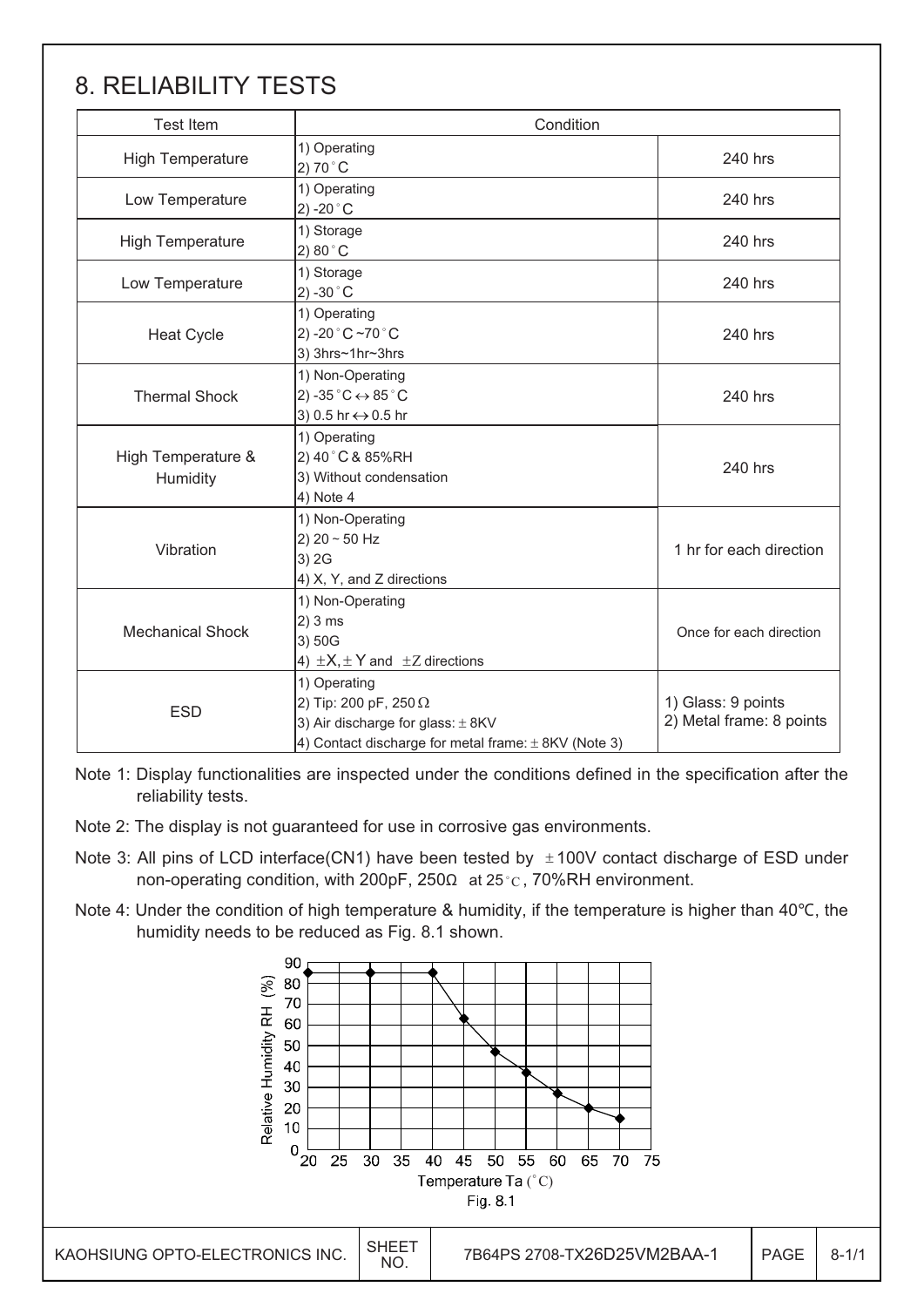## 9. LCD INTERFACE

### 9.1 INTERFACE PIN CONNECTIONS

The display interface connector is FA5B040HP1R3000 made by JAE (Thickness:  $0.3 \pm 0.05$ mm; Pitch:  $0.5 \pm 0.05$ mm) and more details of the connector are shown in the section of outline dimension.

Pin assignment of LCD interface is as below:

| Pin No.        | Symbol                     | Description     | Pin No. | Symbol         | Description        |
|----------------|----------------------------|-----------------|---------|----------------|--------------------|
|                | $\mathsf{V}_{\mathsf{SS}}$ | <b>GND</b>      | 21      | G <sub>5</sub> | Green Data         |
| $\overline{2}$ | $V_{SS}$                   |                 | 22      | $V_{SS}$       | <b>GND</b>         |
| 3              | <b>CLK</b>                 | Dot Clock       | 23      | B <sub>0</sub> |                    |
| 4              | $\mathsf{V}_{\texttt{SS}}$ | <b>GND</b>      | 24      | <b>B1</b>      | <b>Blue Data</b>   |
| 5              | $\mathsf{V}_{\mathsf{SS}}$ |                 | 25      | B <sub>2</sub> |                    |
| 6              | <b>NC</b>                  | No Connector    | 26      | $V_{SS}$       | <b>GND</b>         |
| 7              | R <sub>0</sub>             |                 | 27      | B <sub>3</sub> |                    |
| 8              | R <sub>1</sub>             | <b>Red Data</b> | 28      | B4             | <b>Blue Data</b>   |
| 9              | R <sub>2</sub>             |                 | 29      | B <sub>5</sub> |                    |
| 10             | $V_{SS}$                   | <b>GND</b>      | 30      | $V_{SS}$       | <b>GND</b>         |
| 11             | R <sub>3</sub>             |                 | 31      | NC             | No Connector       |
| 12             | R <sub>4</sub>             | <b>Red Data</b> | 32      | $V_{SS}$       | <b>GND</b>         |
| 13             | R <sub>5</sub>             |                 | 33      | <b>NC</b>      | No Connection      |
| 14             | $\mathsf{V}_{\mathsf{SS}}$ | <b>GND</b>      | 34      | $V_{SS}$       | <b>GND</b>         |
| 15             | G <sub>0</sub>             |                 | 35      | DE             | Data Enable Signal |
| 16             | G1                         | Green<br>Data   | 36      | <b>NC</b>      | No Connection      |
| 17             | G <sub>2</sub>             |                 | 37      | $V_{DD}$       |                    |
| 18             | $V_{SS}$                   | <b>GND</b>      | 38      | $V_{DD}$       |                    |
| 19             | G <sub>3</sub>             | Green Data      | 39      | $V_{DD}$       | Power Supply       |
| 20             | G4                         |                 | 40      | $V_{DD}$       |                    |

#### 9.2 BACK-LIGHT UNIT

The back light interface connector is BHR-03VS-1 made by JST, and pin assignment is as below:

| Pin No. | Symbol             | Description     |
|---------|--------------------|-----------------|
|         | V LED <sup>4</sup> | Supply<br>Power |
|         | ΝC                 | No Connection   |
|         | V <sub>LED</sub> - | <b>GND</b>      |

| KAOHSIUNG OPTO-ELECTRONICS INC. | <b>SHEET</b><br><b>NO</b> | 7B64PS 2709-TX26D25VM2BAA-1 | PAGE | $9 - 1/6$ |
|---------------------------------|---------------------------|-----------------------------|------|-----------|
|---------------------------------|---------------------------|-----------------------------|------|-----------|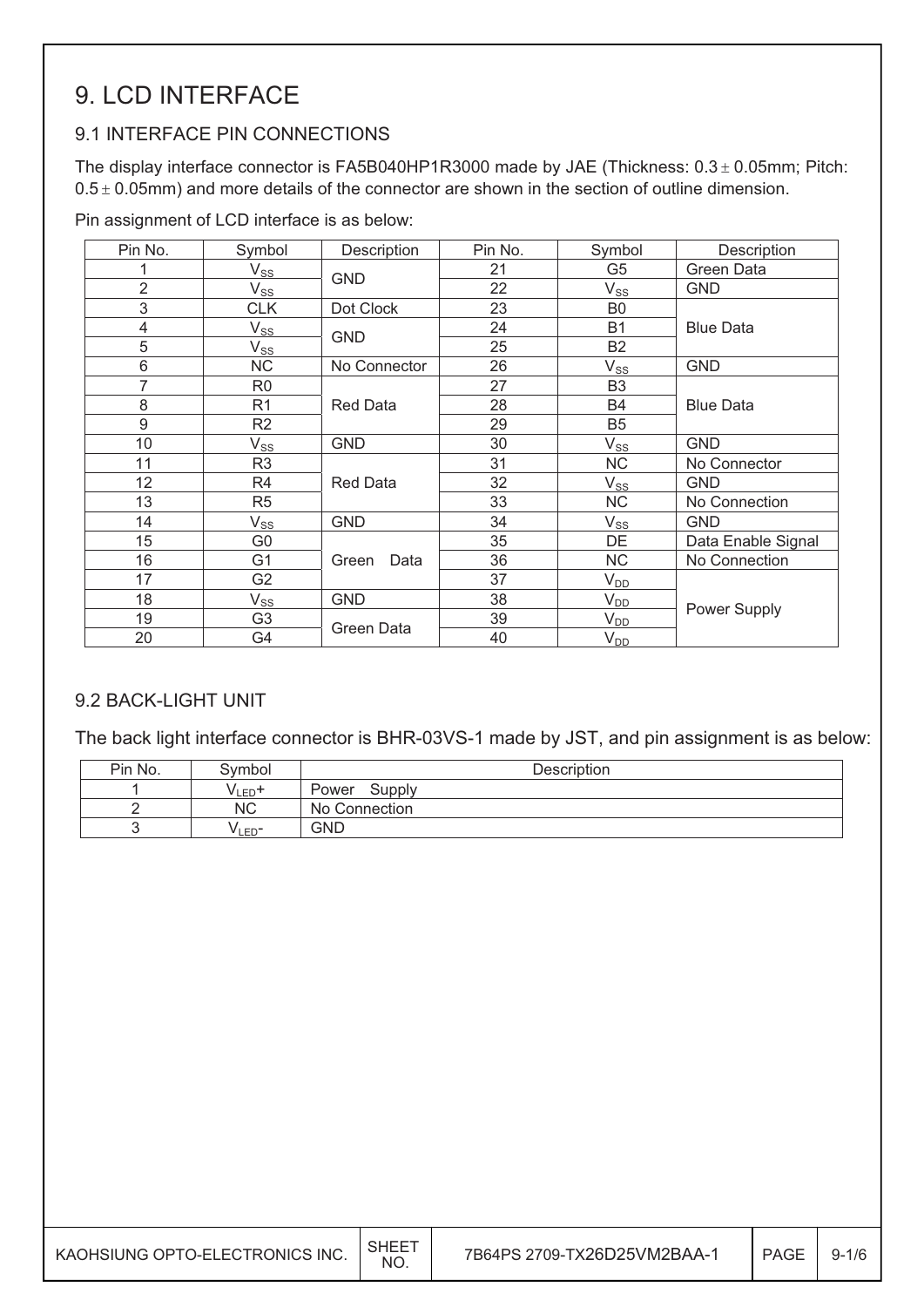#### 9.3 INTERFACE TIMING SPECIFICATIONS

The column of timing sets including minimum, typical, and maximum as below are based on the best optical performance, frame frequency (Vsync) = 60 Hz to define.

#### A. DE MODE

|            | Item                 | Symbol                  | Min. | Typ. | Max. | Unit       |
|------------|----------------------|-------------------------|------|------|------|------------|
|            | <b>CLK Frequency</b> | fclk                    | 14.6 | 20   | 27.2 | M Hz       |
| Horizontal | Display Data         | thd                     | 800  | 800  | 800  |            |
|            | Cycle Time           | th                      | 944  | 1056 | 1088 | <b>CLK</b> |
|            | Display Data         | tvd                     | 256  | 256  | 256  |            |
| Vertical   | Cycle Time           | 416<br>258<br>316<br>tv |      | Η    |      |            |

#### B. CLOCK AND DATA INPUT TIMING

|            | Item             | Symbol | Min. | Typ.                     | Max.                     | Unit |
|------------|------------------|--------|------|--------------------------|--------------------------|------|
|            | Duty             | Tcwh   | 40   | 50                       | 60                       | $\%$ |
| <b>CLK</b> | Cycle Time       | Tcph   | 36   | 50                       | 68                       |      |
|            | Setup Time       | Tdsu   | 8    | $\overline{\phantom{a}}$ | $\overline{\phantom{0}}$ |      |
| Data       | <b>Hold Time</b> | Tdhd   | 8    | $\overline{\phantom{a}}$ | -                        | ns   |
|            | Setup Time       | Tesu   | 8    | $\overline{\phantom{a}}$ | $\overline{\phantom{a}}$ |      |
| DE         | Hold Time        | Tehd   | 8    | $\overline{\phantom{a}}$ | $\overline{\phantom{0}}$ |      |

| KAOHSIUNG OPTO-ELECTRONICS INC. | SHEE <sup>-</sup><br>NO. | 7B64PS 2709-TX26D25VM2BAA-1 | PAGE | $9 - 2/6$ |
|---------------------------------|--------------------------|-----------------------------|------|-----------|
|---------------------------------|--------------------------|-----------------------------|------|-----------|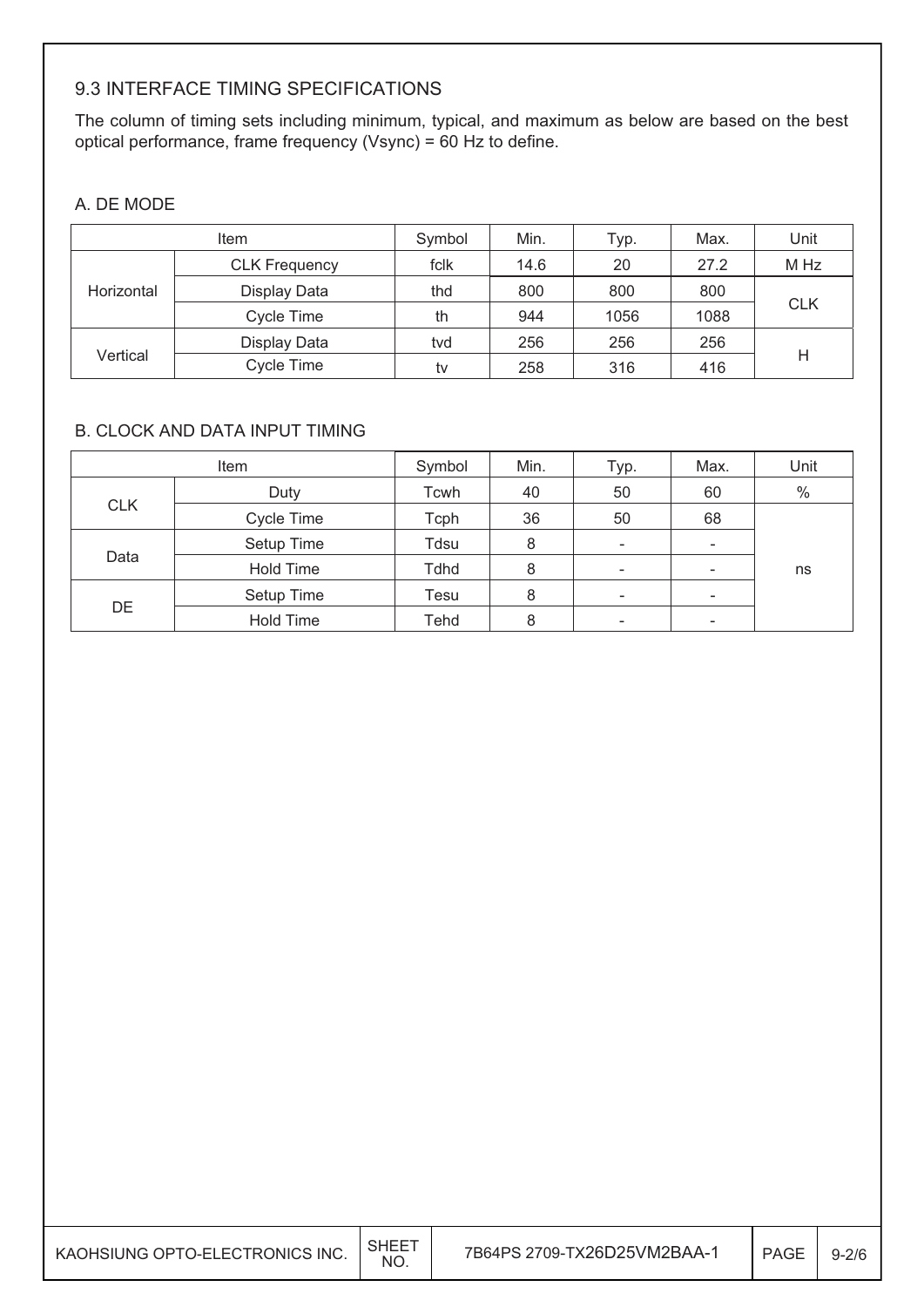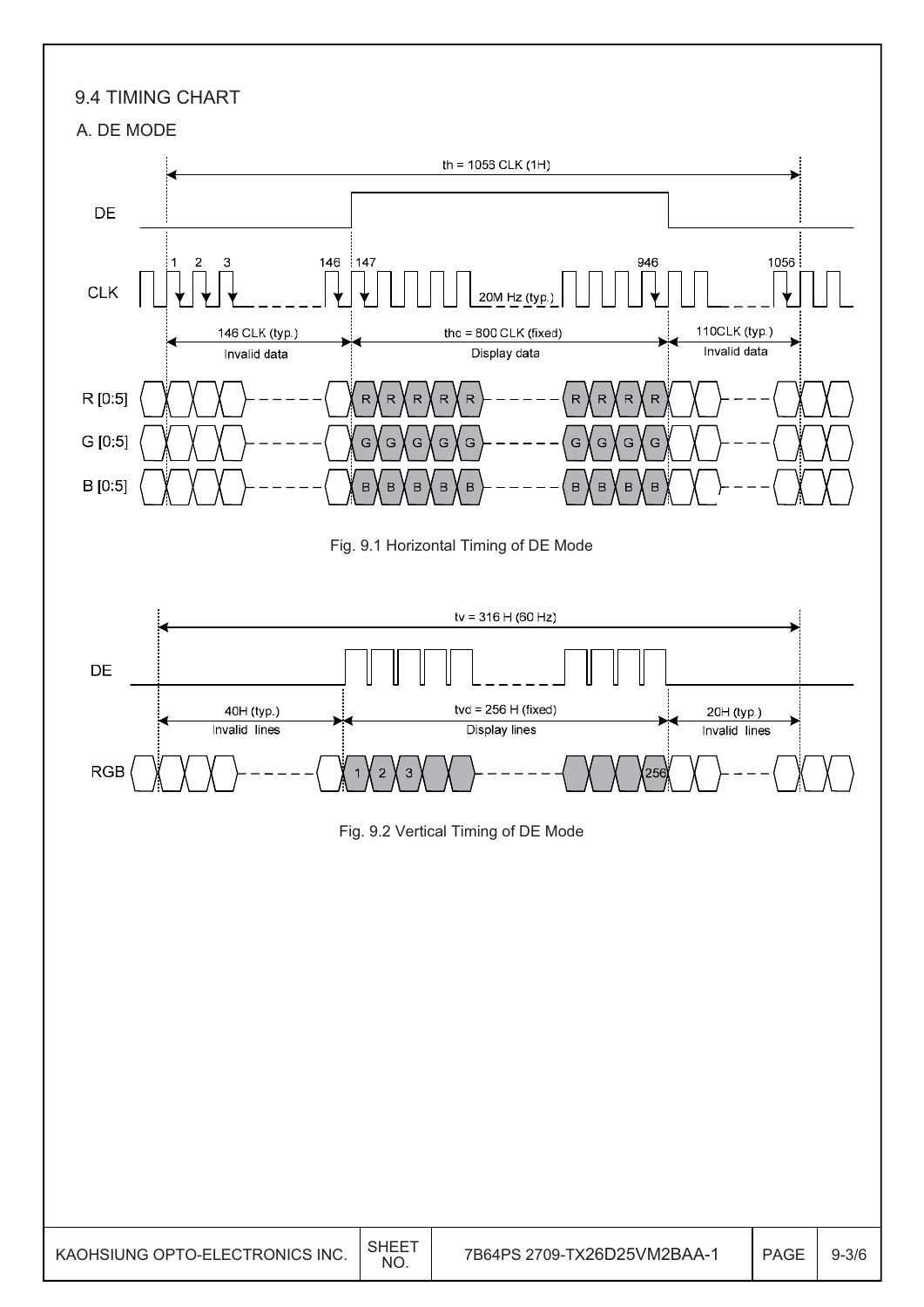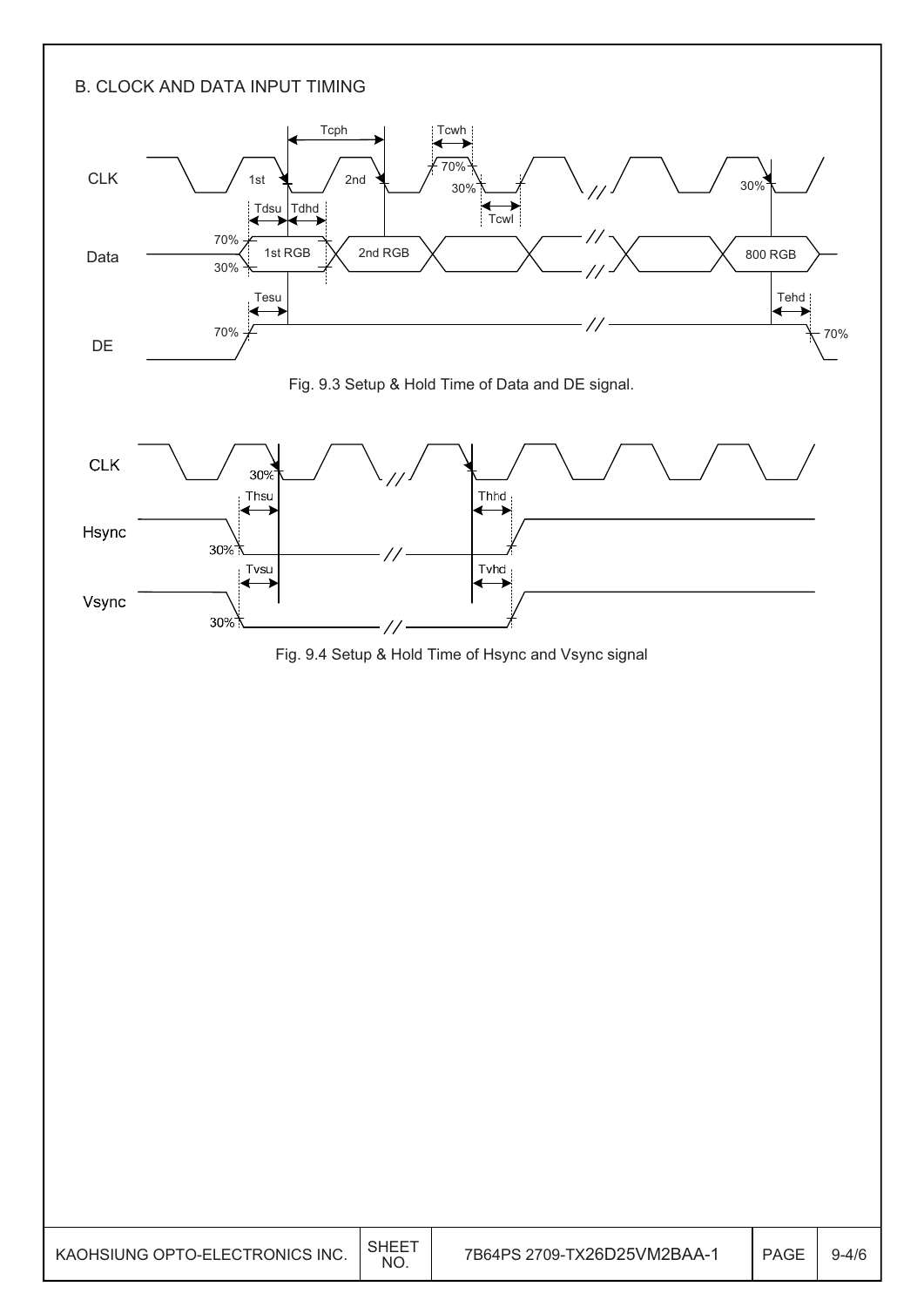### 9.5 DATA INPUT for DISPLAY COLOR

|              | COLOR &           |                | Data Signal    |                |                |                              |                |                |                |                |                |                      |                  |                  |                |                |                |                |                  |
|--------------|-------------------|----------------|----------------|----------------|----------------|------------------------------|----------------|----------------|----------------|----------------|----------------|----------------------|------------------|------------------|----------------|----------------|----------------|----------------|------------------|
|              | <b>Gray Scale</b> | R <sub>5</sub> | R <sub>4</sub> | R <sub>3</sub> | R <sub>2</sub> | R <sub>1</sub>               | R <sub>0</sub> | G <sub>5</sub> | G4             | G <sub>3</sub> | G <sub>2</sub> | G <sub>1</sub>       | G <sub>0</sub>   | B <sub>5</sub>   | <b>B4</b>      | B <sub>3</sub> | B <sub>2</sub> | <b>B1</b>      | B <sub>0</sub>   |
|              | <b>Black</b>      | $\mathbf 0$    | $\mathsf 0$    | $\mathbf 0$    | 0              | $\mathbf 0$                  | $\mathbf 0$    | $\overline{0}$ | $\mathbf 0$    | $\overline{0}$ | $\mathbf 0$    | $\overline{0}$       | $\boldsymbol{0}$ | $\mathbf 0$      | $\overline{0}$ | $\mathbf 0$    | $\mathbf 0$    | $\mathsf 0$    | 0                |
|              | Red (63)          | $\overline{1}$ | $\mathbf{1}$   | $\mathbf{1}$   | $\mathbf{1}$   | 1                            | 1              | $\mathbf 0$    | $\mathbf 0$    | 0              | 0              | 0                    | 0                | $\boldsymbol{0}$ | 0              | $\mathbf 0$    | 0              | 0              | 0                |
|              | Green (63)        | $\mathbf{0}$   | 0              | $\mathbf 0$    | 0              | 0                            | $\mathbf 0$    | 1              | $\mathbf{1}$   | 1              | 1              | $\mathbf{1}$         | 1                | $\mathbf 0$      | $\mathbf{0}$   | $\overline{0}$ | 0              | 0              | $\mathbf 0$      |
| <b>Basic</b> | <b>Blue (63)</b>  | $\mathbf 0$    | $\mathbf 0$    | $\mathbf 0$    | $\mathbf 0$    | $\mathbf 0$                  | $\mathbf 0$    | $\mathbf 0$    | $\mathbf 0$    | $\mathbf 0$    | $\mathbf 0$    | $\mathbf 0$          | $\mathbf 0$      | $\mathbf{1}$     | $\mathbf{1}$   | $\mathbf{1}$   | $\mathbf{1}$   | 1              | $\mathbf{1}$     |
| Color        | Cyan              | $\overline{0}$ | $\mathbf 0$    | $\mathbf 0$    | 0              | 0                            | $\mathbf 0$    | $\mathbf{1}$   | $\mathbf{1}$   | $\mathbf{1}$   | $\overline{1}$ | 1                    | 1                | $\overline{1}$   | $\overline{1}$ | $\overline{1}$ | 1              | $\mathbf{1}$   | 1                |
|              | Magenta           | 1              | 1              | 1              | 1              | 1                            | 1              | $\mathbf 0$    | 0              | 0              | 0              | 0                    | 0                | 1                | 1              | 1              | 1              | 1              | 1                |
|              | Yellow            | $\overline{1}$ | 1              | 1              | $\mathbf{1}$   | 1                            | 1              | 1              | $\mathbf{1}$   | 1              | 1              | 1                    | 1                | $\mathbf 0$      | $\mathbf{0}$   | $\mathbf 0$    | 0              | 0              | 0                |
|              | White             | $\overline{1}$ | $\mathbf{1}$   | $\overline{1}$ | $\mathbf{1}$   | 1                            | $\overline{1}$ | $\mathbf{1}$   | $\overline{1}$ | $\mathbf{1}$   | $\mathbf{1}$   | $\overline{1}$       | $\mathbf 1$      | 1                | $\mathbf{1}$   | $\overline{1}$ | $\mathbf{1}$   | $\overline{1}$ | $\mathbf{1}$     |
|              | <b>Black</b>      | $\mathbf 0$    | 0              | $\mathbf 0$    | 0              | 0                            | $\mathbf 0$    | $\mathbf 0$    | 0              | 0              | 0              | $\mathbf 0$          | 0                | $\mathbf 0$      | $\mathbf{0}$   | $\mathbf 0$    | 0              | 0              | 0                |
|              | <b>Red</b> (1)    | $\mathbf 0$    | $\overline{0}$ | $\mathbf 0$    | $\overline{0}$ | 0                            | $\mathbf{1}$   | $\overline{0}$ | $\mathbf 0$    | 0              | $\mathbf 0$    | $\mathbf 0$          | $\mathbf 0$      | $\mathbf 0$      | $\overline{0}$ | $\mathbf 0$    | $\overline{0}$ | $\overline{0}$ | $\mathbf 0$      |
|              | Red(2)            | $\overline{0}$ | $\mathbf 0$    | $\mathbf 0$    | 0              | 1                            | $\mathbf 0$    | $\mathbf 0$    | $\overline{0}$ | 0              | $\mathbf 0$    | $\mathbf 0$          | 0                | $\mathbf 0$      | 0              | $\overline{0}$ | $\mathbf 0$    | 0              | 0                |
| Red          |                   | ł              | $\epsilon$     | $\epsilon$     | Ì.             | $\epsilon$<br>$\blacksquare$ | t              | t              | $\cdot$        | ł,             | t              | ×                    | $\epsilon$<br>à, | $\bullet$        | t              | $\ddot{\cdot}$ | ×              | Ì              | ×,<br>ä,         |
|              | ł,                | ł,             | ċ              | $\ddot{\cdot}$ | ł,             | t                            | ÷              | ÷              | ÷              | ł,             | ÷              | ċ                    | ł,               | ÷                | ł.             | ÷              | t              | ł,             | ł,               |
|              | Red (62)          | $\mathbf{1}$   | $\overline{1}$ | $\overline{1}$ | $\mathbf{1}$   | 1                            | $\mathbf 0$    | $\overline{0}$ | $\overline{0}$ | $\mathbf 0$    | $\mathbf 0$    | $\overline{0}$       | $\mathbf 0$      | $\mathbf 0$      | $\overline{0}$ | $\mathbf 0$    | $\overline{0}$ | $\mathbf 0$    | $\mathbf 0$      |
|              | Red (63)          | $\mathbf{1}$   | 1              | 1              | $\mathbf{1}$   | 1                            | $\mathbf{1}$   | $\overline{0}$ | $\mathbf 0$    | 0              | $\mathbf 0$    | $\mathbf 0$          | 0                | $\boldsymbol{0}$ | $\overline{0}$ | $\mathbf 0$    | $\mathbf 0$    | 0              | 0                |
|              | <b>Black</b>      | $\overline{0}$ | $\mathbf 0$    | $\mathbf 0$    | 0              | 0                            | 0              | $\mathbf 0$    | $\mathbf 0$    | 0              | $\mathbf 0$    | $\mathbf 0$          | 0                | $\mathbf 0$      | 0              | $\mathbf 0$    | $\mathbf 0$    | $\mathbf 0$    | $\mathbf 0$      |
|              | Green (1)         | $\mathbf 0$    | $\mathbf 0$    | $\mathbf 0$    | 0              | 0                            | $\mathbf 0$    | $\overline{0}$ | $\mathbf 0$    | $\overline{0}$ | $\mathbf 0$    | 0                    | 1                | $\mathbf 0$      | $\overline{0}$ | $\mathbf 0$    | $\overline{0}$ | $\mathbf 0$    | $\boldsymbol{0}$ |
|              | Green (2)         | 0              | $\overline{0}$ | $\mathbf 0$    | 0              | 0                            | $\overline{0}$ | $\overline{0}$ | $\overline{0}$ | 0              | 0              | 1                    | 0                | $\mathbf 0$      | $\mathbf{0}$   | $\mathbf 0$    | $\mathbf{0}$   | 0              | $\mathbf 0$      |
| Green        |                   | t              | t              | $\vdots$       | Ì.             | t                            | t              | $\ddot{\cdot}$ | t              | t              | t              | $\ddot{\phantom{a}}$ | t                | t                | t              | t              | t              | t              | t,               |
|              |                   | $\epsilon$     | Ì              | ċ              | ł,             | ł,                           | ÷              | ÷              | $\epsilon$     | ¥,             | ÷              | $\blacksquare$       | ł,               | $\epsilon$       | ł,             | ÷              | $\blacksquare$ | ł,             | ł,               |
|              | Green (62)        | $\mathbf 0$    | $\mathbf 0$    | $\mathbf 0$    | 0              | $\mathbf 0$                  | $\mathbf 0$    | 1              | $\mathbf{1}$   | $\mathbf{1}$   | $\overline{1}$ | 1                    | 0                | $\mathbf 0$      | $\overline{0}$ | $\mathbf 0$    | $\mathbf 0$    | $\mathbf 0$    | $\mathbf 0$      |
|              | Green (63)        | $\mathbf{0}$   | $\overline{0}$ | $\overline{0}$ | 0              | $\mathbf 0$                  | $\mathbf 0$    | 1              | $\mathbf{1}$   | 1              | $\mathbf{1}$   | 1                    | 1                | $\mathbf 0$      | $\mathbf{0}$   | $\mathbf 0$    | 0              | 0              | 0                |
|              | <b>Black</b>      | $\mathbf 0$    | $\mathbf 0$    | $\overline{0}$ | $\Omega$       | $\mathbf{0}$                 | $\mathbf{0}$   | $\mathbf{0}$   | $\mathbf 0$    | 0              | $\mathbf{0}$   | $\mathbf{0}$         | $\Omega$         | $\mathbf 0$      | $\mathbf{0}$   | $\mathbf 0$    | $\mathbf 0$    | $\Omega$       | $\mathbf 0$      |
|              | Blue (1)          | $\overline{0}$ | $\mathbf 0$    | $\mathbf 0$    | 0              | $\mathbf 0$                  | $\overline{0}$ | $\overline{0}$ | $\mathbf 0$    | $\overline{0}$ | $\mathbf 0$    | $\mathbf 0$          | 0                | $\mathbf 0$      | $\overline{0}$ | $\mathbf 0$    | $\overline{0}$ | 0              | $\mathbf 1$      |
|              | Blue $(2)$        | $\overline{0}$ | $\overline{0}$ | $\overline{0}$ | 0              | 0                            | $\overline{0}$ | $\overline{0}$ | $\mathbf 0$    | $\overline{0}$ | $\overline{0}$ | $\mathbf{0}$         | 0                | $\mathbf 0$      | $\overline{0}$ | $\overline{0}$ | $\overline{0}$ | $\mathbf{1}$   | $\mathbf 0$      |
| <b>Blue</b>  |                   | t              | t              | t              | t              | t                            | t              | t              | t              | t              | t              | t                    | t                | t                | t              | t              | t              | t              | t                |
|              | ł.                | ł,             | ł.             | ÷              | l.             | ÷                            | ċ              | ċ              | ÷              | ł,             | ċ              | ċ                    | ł,               | ł,               | ł.             | ÷              | ċ              | ł              | l.               |
|              | <b>Blue (62)</b>  | $\mathbf 0$    | 0              | $\mathbf 0$    | 0              | 0                            | $\mathbf 0$    | 0              | $\mathbf 0$    | 0              | 0              | 0                    | $\mathbf 0$      | 1                | 1              | $\mathbf{1}$   | 1              | 1              | 0                |
|              | <b>Blue (63)</b>  | $\overline{0}$ | $\mathbf 0$    | $\mathbf 0$    | 0              | 0                            | $\mathbf 0$    | $\mathbf 0$    | $\mathbf 0$    | 0              | $\overline{0}$ | $\mathbf 0$          | 0                | $\overline{1}$   | 1              | 1              | 1              | $\overline{1}$ | 1                |

| KAOHSIUNG OPTO-ELECTRONICS INC. | <b>SHEET</b><br>NO. | 7B64PS 2709-TX26D25VM2BAA-1 | <b>PAGE</b> | $9 - 5/6$ |
|---------------------------------|---------------------|-----------------------------|-------------|-----------|
|                                 |                     |                             |             |           |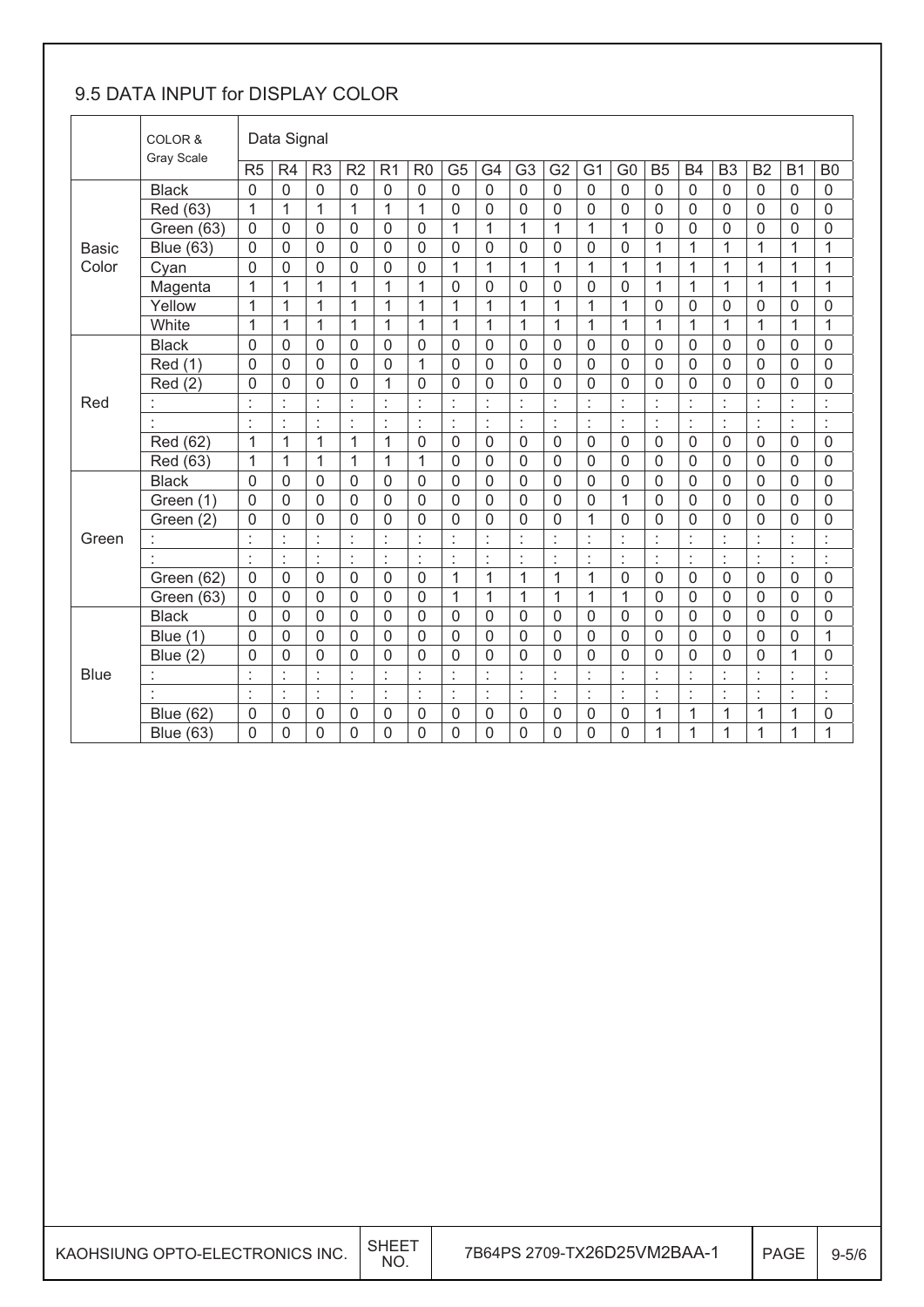

| KAOHSIUNG OPTO-ELECTRONICS INC. | <b>SHEE</b><br><b>NO</b> | 7B64PS 2709-TX26D25VM2BAA-1 | <b>PAGE</b> | $9 - 6/6$ |
|---------------------------------|--------------------------|-----------------------------|-------------|-----------|
|---------------------------------|--------------------------|-----------------------------|-------------|-----------|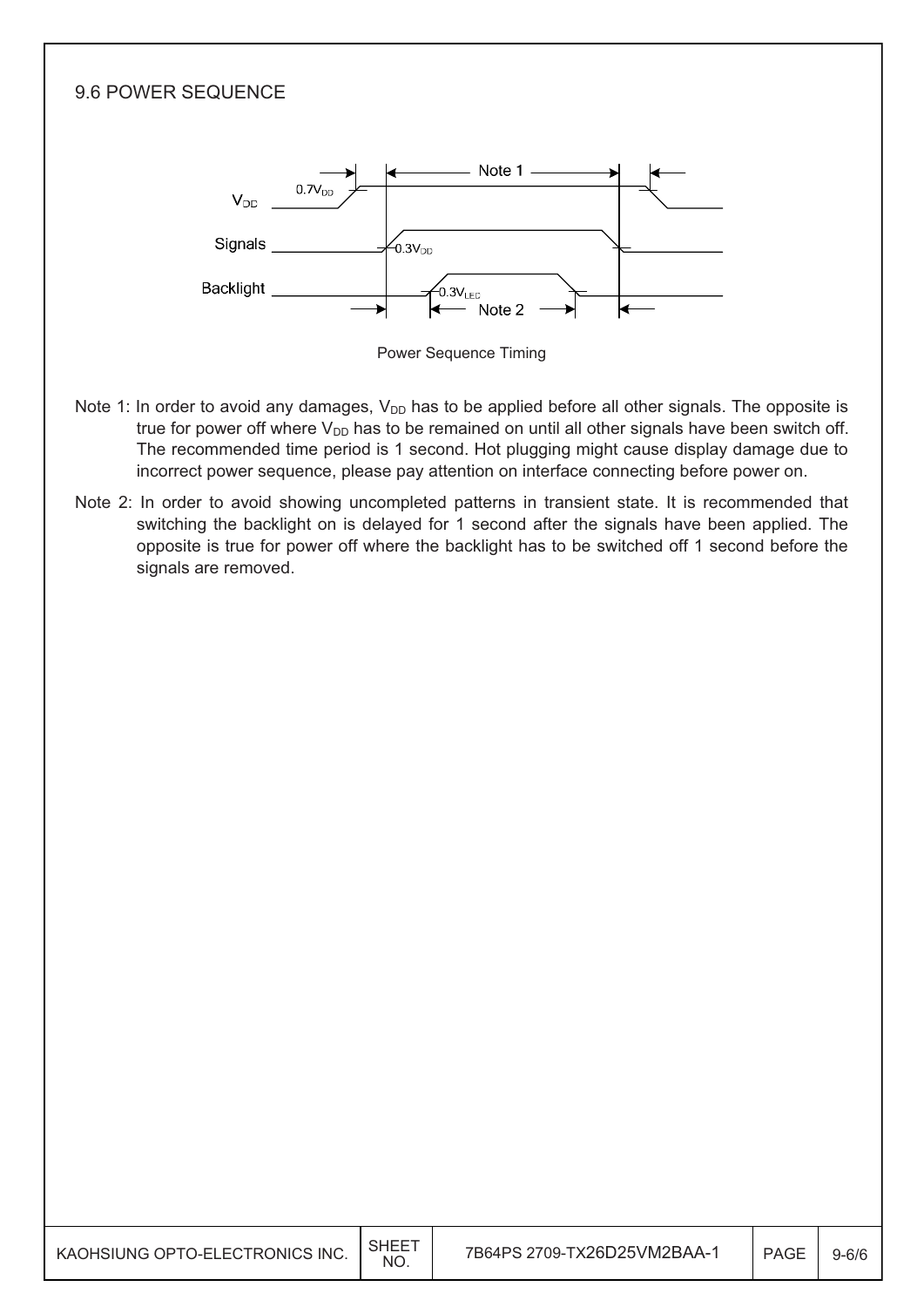10. OUTLINE DIMENSIONS



Scale NTS<br>Unit mm

7B64PS 2710-TX26D25VM2BAA-1 PAGE 10-1/2

 $SHEET$ 

KAOHSIUNG OPTO-ELECTRONICS INC.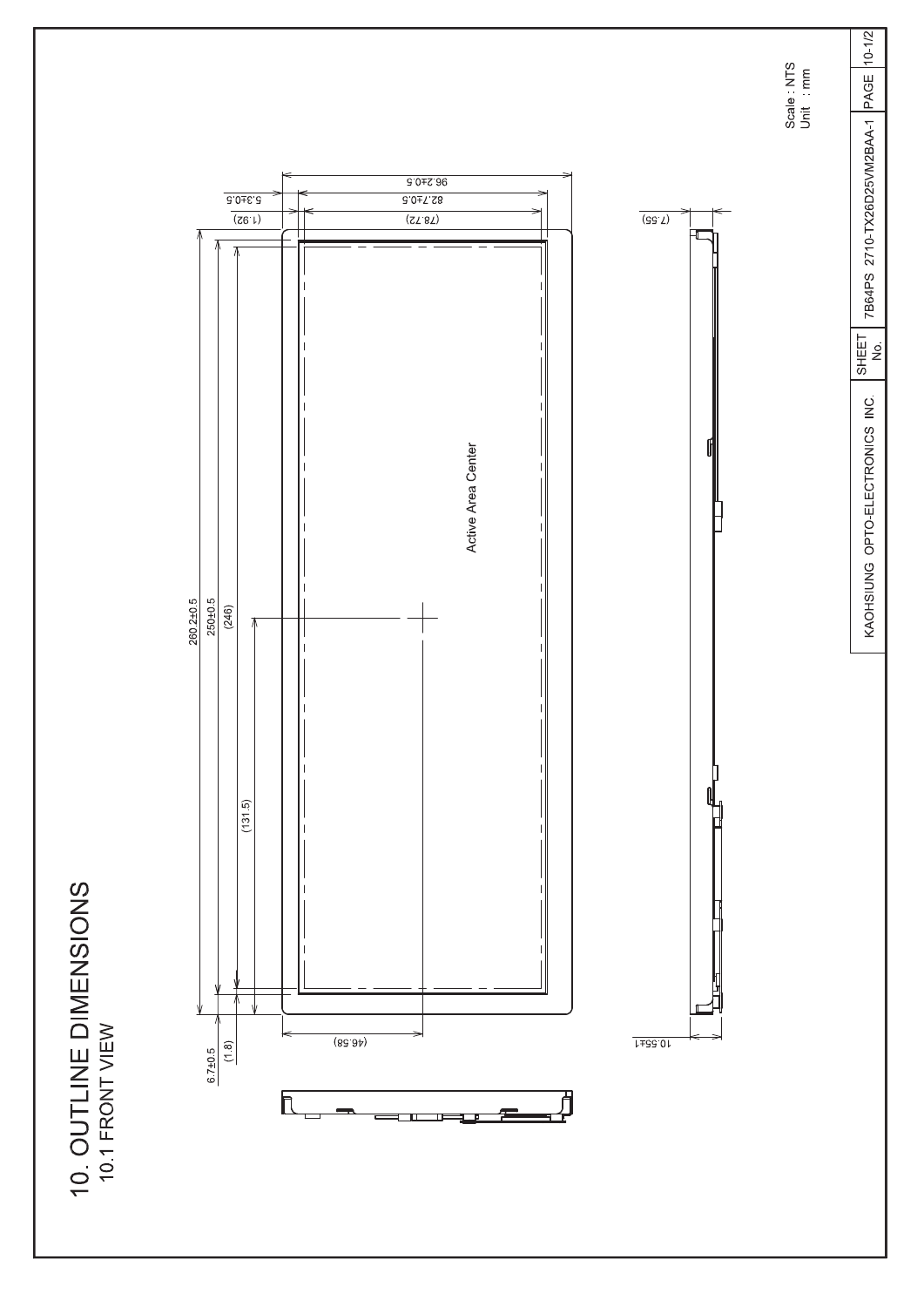10.2 REAR VIEW



Note 1 : CN1: FA5B040HP 1R3000(JAE)<br>Note 2 : CN2: BHR-03VS-1(JST)

Scale NTS<br>Unit mm

7B64PS 2710-TX26D25VM2BAA-1 PAGE 10-2/2

 $\overline{\begin{array}{c} \text{SHEET} \\ \text{NO} \end{array}}$ 

KAOHSIUNG OPTO-ELECTRONICS INC.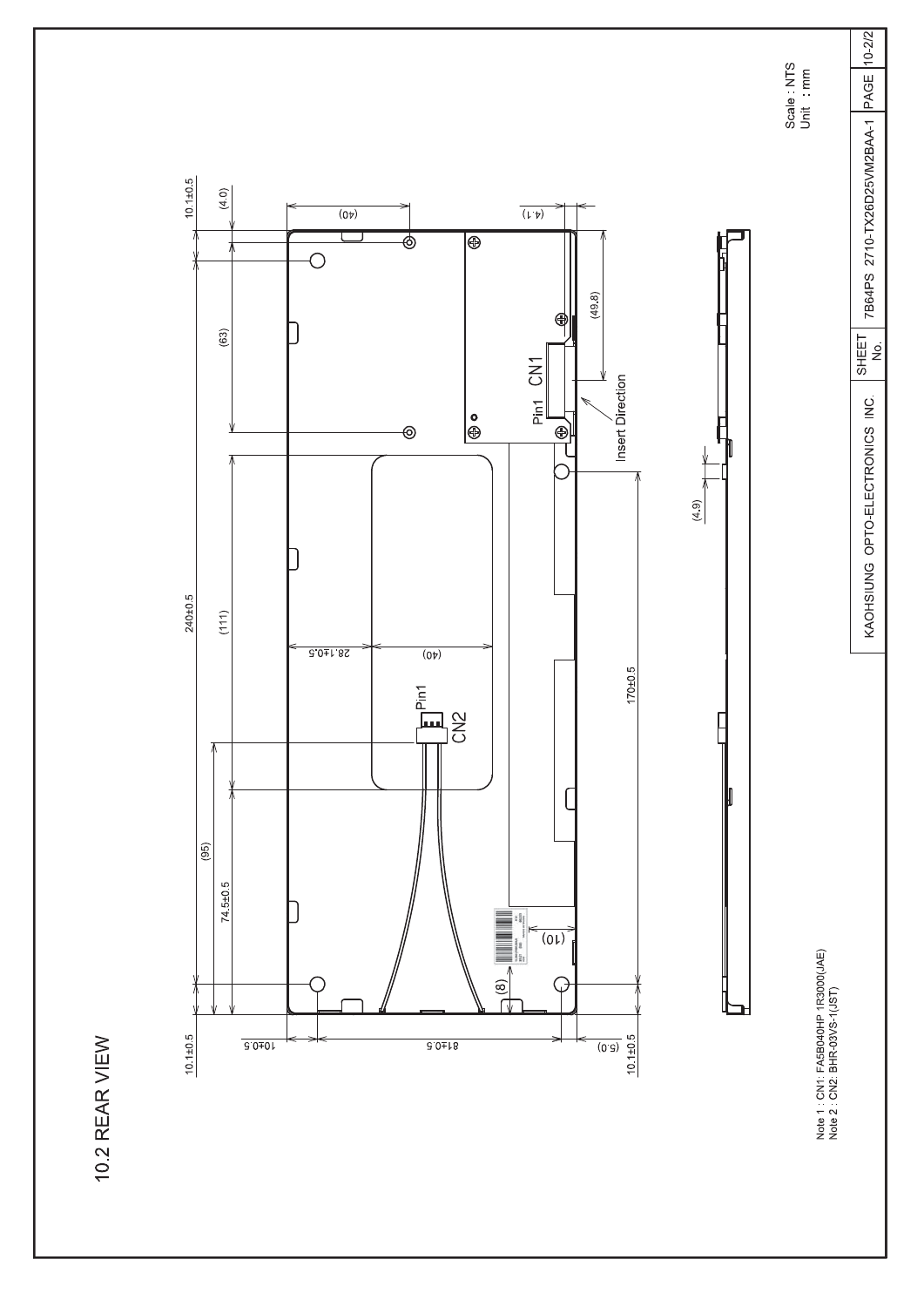### 11. APPEARANCE STANDARD

The appearance inspection is performed in a dark room around 500~1000 lx based on the conditions as below:

- The distance between inspector's eyes and display is 30 cm.
- The viewing zone is defined with angle  $\theta$  shown in Fig. 11.1 The inspection should be performed within  $45^\circ$  when display is shutdown. The inspection should be performed within  $5^\circ$  when display is power on.



Fig. 11.1

#### 11.1 THE DEFINITION OF LCD ZONE

LCD panel is divided into 3 areas as shown in Fig.11.2 for appearance specification in next section. A zone is the LCD active area (dot area); B zone is the area, which extended 1 mm out from LCD active area; C zone is the area between B zone and metal frame.

In terms of housing design, B zone is the recommended window area customers' housing should be located in.



Fig. 11.2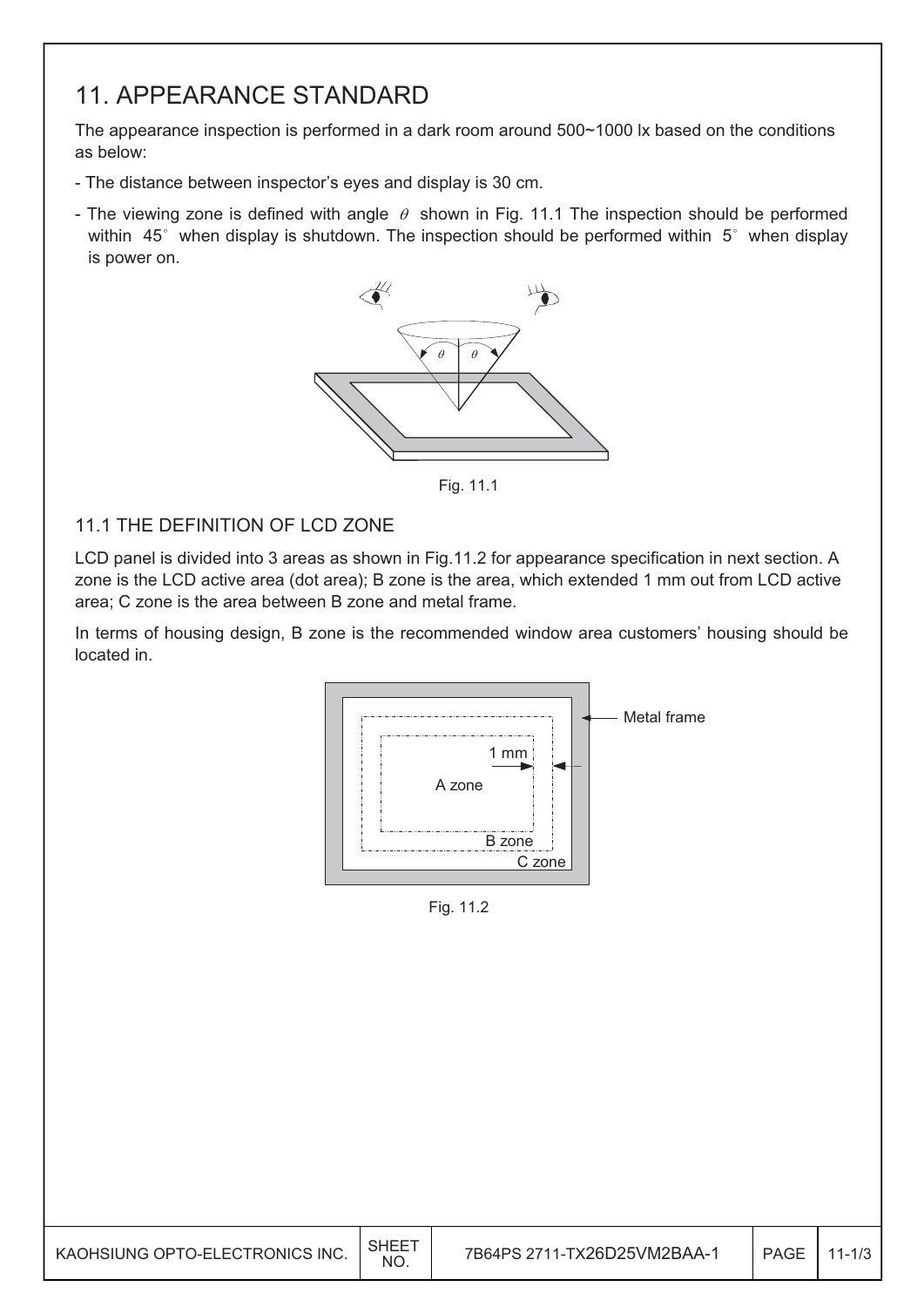#### 11.2 LCD APPEARANCE SPECIFICATION

The specification as below is defined as the amount of unexpected phenomenon or material in different zones of LCD panel. The definitions of length, width and average diameter using in the table are shown in Fig. 11.4 and Fig. 11.5.

| Item                  |                       |               |                    | Criteria                              |                |                          | Applied zone |  |
|-----------------------|-----------------------|---------------|--------------------|---------------------------------------|----------------|--------------------------|--------------|--|
|                       | Length (mm)           |               | Width (mm)         | Maximum number                        |                | Minimum space            |              |  |
|                       | $L \leq 15$           | $W \leq 0.02$ |                    | Ignored                               |                |                          |              |  |
| <b>Scratches</b>      | $L \leq 15$           |               | $0.02 < W \le 0.1$ | 5                                     |                |                          | A            |  |
|                       | L > 15                | 0.1 < W       |                    | 0                                     |                |                          |              |  |
| Dent                  |                       |               |                    | Serious one is not allowed            |                |                          | A            |  |
| Wrinkles in polarizer |                       |               |                    | Serious one is not allowed            |                |                          | A            |  |
|                       | Average diameter (mm) |               |                    |                                       | Maximum number |                          |              |  |
|                       |                       | $D \leq 0.3$  |                    |                                       | Ignored        |                          |              |  |
| Bubbles on polarizer  | $0.3 \leq D \leq 0.6$ |               |                    | 4                                     |                | A                        |              |  |
|                       | 0.6 < D               |               |                    |                                       |                |                          |              |  |
|                       |                       |               |                    |                                       |                |                          |              |  |
|                       | Length (mm)           |               | Width (mm)         |                                       | Maximum number |                          |              |  |
|                       | $L \leq 2.0$          |               |                    | $W \leq 1.5$                          |                | 5                        | A            |  |
|                       | L > 2.0               |               | 1.5 < W            |                                       |                | 0                        |              |  |
| 1) Stains             |                       |               |                    |                                       |                |                          |              |  |
| 2) Foreign Materials  | Average diameter (mm) |               |                    | Maximum number                        |                | Minimum Space            |              |  |
| 3) Dark Spot          | $D \leq 0.2$          |               |                    | Ignored                               |                |                          |              |  |
|                       | $0.2 \le D < 0.6$     |               |                    | 4                                     |                | $\overline{\phantom{a}}$ | A            |  |
|                       | $0.6 \leq D$          |               |                    | $\Omega$                              |                | $\overline{\phantom{a}}$ |              |  |
|                       |                       |               |                    | Those wiped out easily are acceptable |                |                          |              |  |
|                       |                       |               | Area <sup>①</sup>  | Area <sup>2</sup>                     |                | Maximum number           |              |  |
|                       | Bright dot-defect     |               | 1 dot              | 2 dot                                 |                | 3 dot                    | A            |  |
| Dot-Defect            | Dark dot-defect       |               | 2 dot              | 3 dot                                 |                | 4 dot                    | (Note 1)     |  |
|                       | Bright + Dark point   |               | 3 dot              | 4 dot                                 |                | 5 dot                    |              |  |

Note 1: The Dot-Defect inspection within A zone (active area) would be divided into area  $\odot$ ,  $\odot$  as Fig. 11.3 shown.

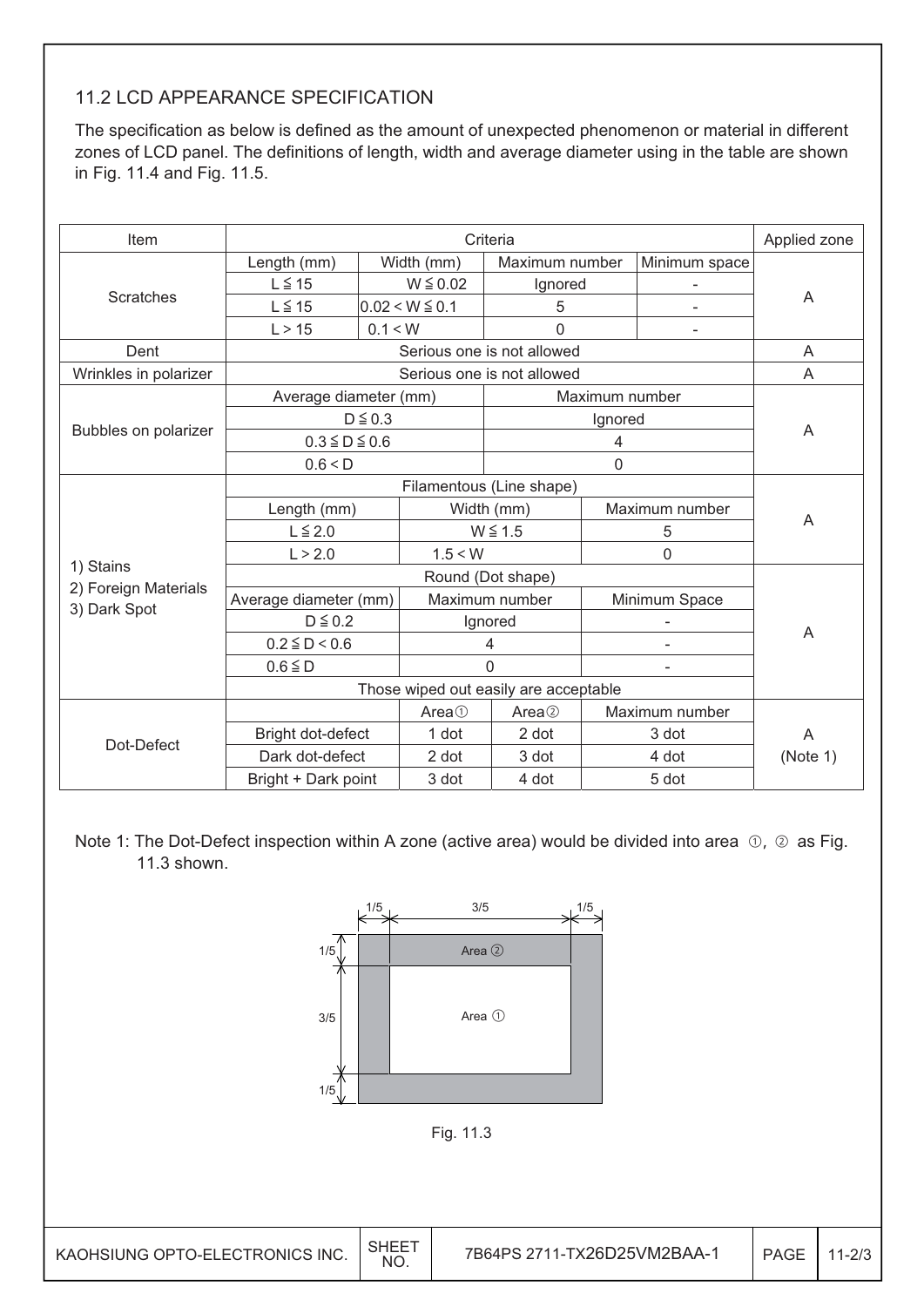| <b>LED BACKLIGHT APPEARANCE</b><br><b>Item</b> |                       | Criteria    |               |                |   |  |  |  |
|------------------------------------------------|-----------------------|-------------|---------------|----------------|---|--|--|--|
| Dark Spots                                     | Average diameter (mm) |             |               | Maximum number |   |  |  |  |
| <b>White Spots</b>                             | $D \leq 0.4$          |             |               | A              |   |  |  |  |
| Foreign Materials (Spot)                       | 0.4 < D               |             |               | None           |   |  |  |  |
|                                                | Width (mm)            | Length (mm) |               | Maximum number |   |  |  |  |
| <b>Foreign Materials</b>                       |                       |             | $L \leq 2.5$  |                | A |  |  |  |
| (Line)                                         | $W \leq 0.2$          | 2.5 < L     |               | None           |   |  |  |  |
|                                                | 0.2 < W               |             | None<br>٠     |                |   |  |  |  |
|                                                | Width (mm)            |             | Length (mm)   | Maximum number |   |  |  |  |
|                                                | $W \leq 0.1$          |             |               | Ignored        |   |  |  |  |
| <b>Scratches</b>                               |                       |             | $L \leq 11.0$ |                | A |  |  |  |
|                                                | $0.1 < W \le 0.2$     | 11.0 < L    |               | None           |   |  |  |  |
|                                                | 0.2 < W               |             |               | None           |   |  |  |  |



Fig 11.4

a ِم Average diameter  $=$  $rac{a+b}{2}$ 

Fig 11.5

| KAOHSIUNG OPTO-ELECTRONICS INC. | <b>SHEET</b><br>NO. | <b>PAGE</b> | 1-3/3 |
|---------------------------------|---------------------|-------------|-------|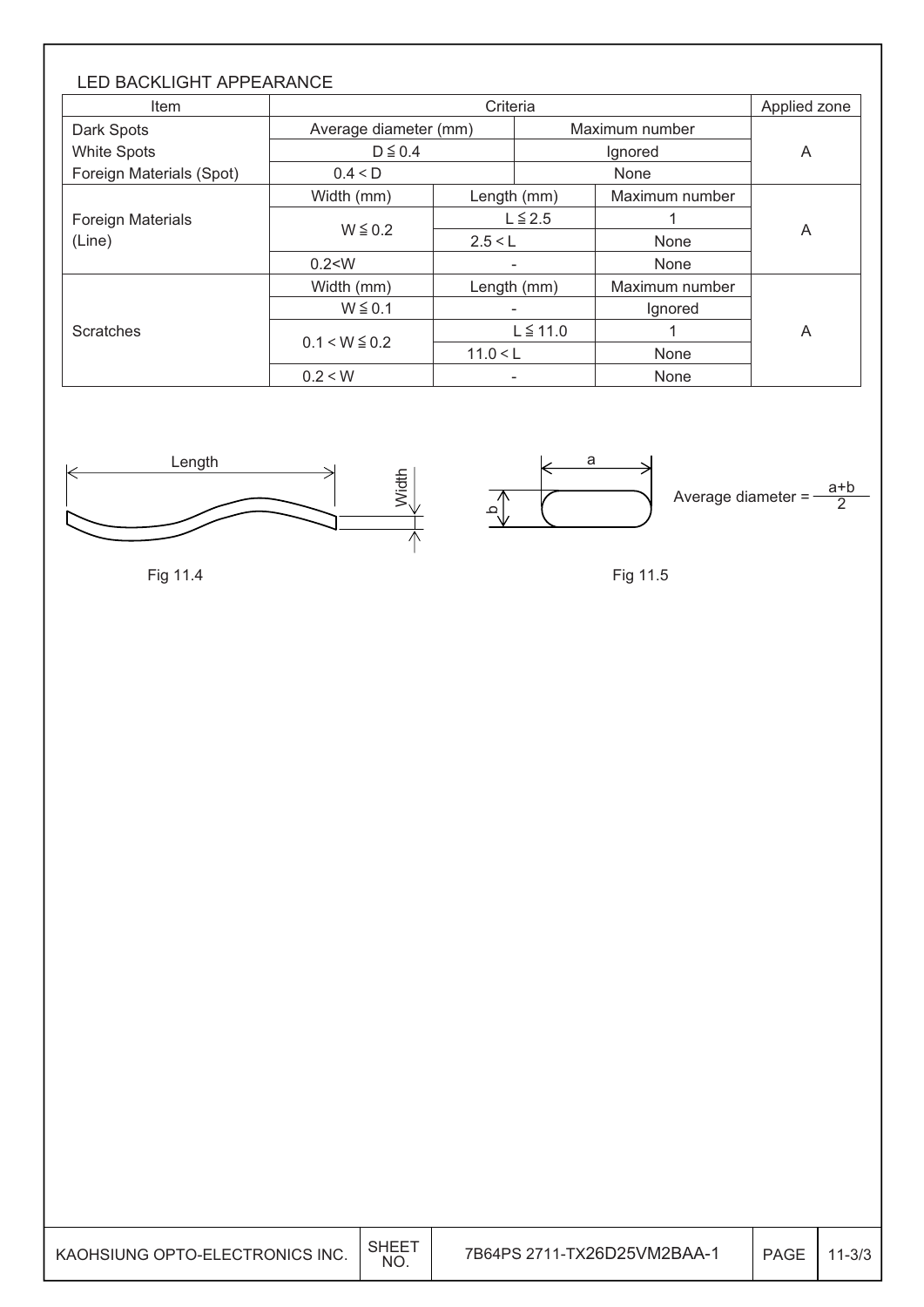### 12. PRECAUTIONS

#### 12.1 PRECAUTIONS of ESD

- 1) Before handling the display, please ensure your body has been connected to ground to avoid any damages by ESD. Also, do not touch display's interface directly when assembling.
- 2) Please remove the protection film very slowly before turning on the display to avoid generating ESD.

#### 12.2 PRECAUTIONS of HANDLING

- 1) In order to keep the appearance of display in good condition, please do not rub any surfaces of the displays by using sharp tools harder than 3H, especially touch panel, metal frame and polarizer.
- 2) Please do not stack the displays as this may damage the surface. In order to avoid any injuries, please avoid touching the edge of the glass or metal frame and wore gloves during handling.
- 3) Touching the polarizer or terminal pins with bare hand should be avoided to prevent staining and poor electrical contact.
- 4) Do not use any harmful chemicals such as acetone, toluene, and isopropyl alcohol to clean display's surfaces.
- 5) Please use soft cloth or absorbent cotton with ethanol to clean the display by gently wiping. Moreover, when wiping the display, please wipe it by horizontal or vertical direction instead of circling to prevent leaving scars on the display's surface, especially polarizer.
- 6) Please wipe any unknown liquids immediately such as saliva, water or dew on the display to avoid color fading or any permanent damages.
- 7) Maximum pressure to the surface of the display must be less than  $1.96 \times 10^4$  Pa. If the area of applied pressure is less than  $1 \text{ cm}^2$ , the maximum pressure must be less than 1.96N.

#### 12.3 PRECAUTIONS OF OPERATING

- 1) Please input signals and voltages to the displays according to the values defined in the section of electrical characteristics to obtain the best performance. Any voltages over than absolute maximum rating will cause permanent damages to this display. Also, any timing of the signals out of this specification would cause unexpected performance.
- 2) When the display is operating at significant low temperature, the response time will be slower than it at 25  $\mathrm{C}^{\circ}$ . In high temperature, the color will be slightly dark and blue compared to original pattern. However, these are temperature-related phenomenon of LCD and it will not cause permanent damages to the display when used within the operating temperature.
- 3) The use of screen saver or sleep mode is recommended when static images are likely for long periods of time. This is to avoid the possibility of image sticking.
- 4) Spike noise can cause malfunction of the circuit. The recommended limitation of spike noise is no bigger than  $\pm$  100 mV.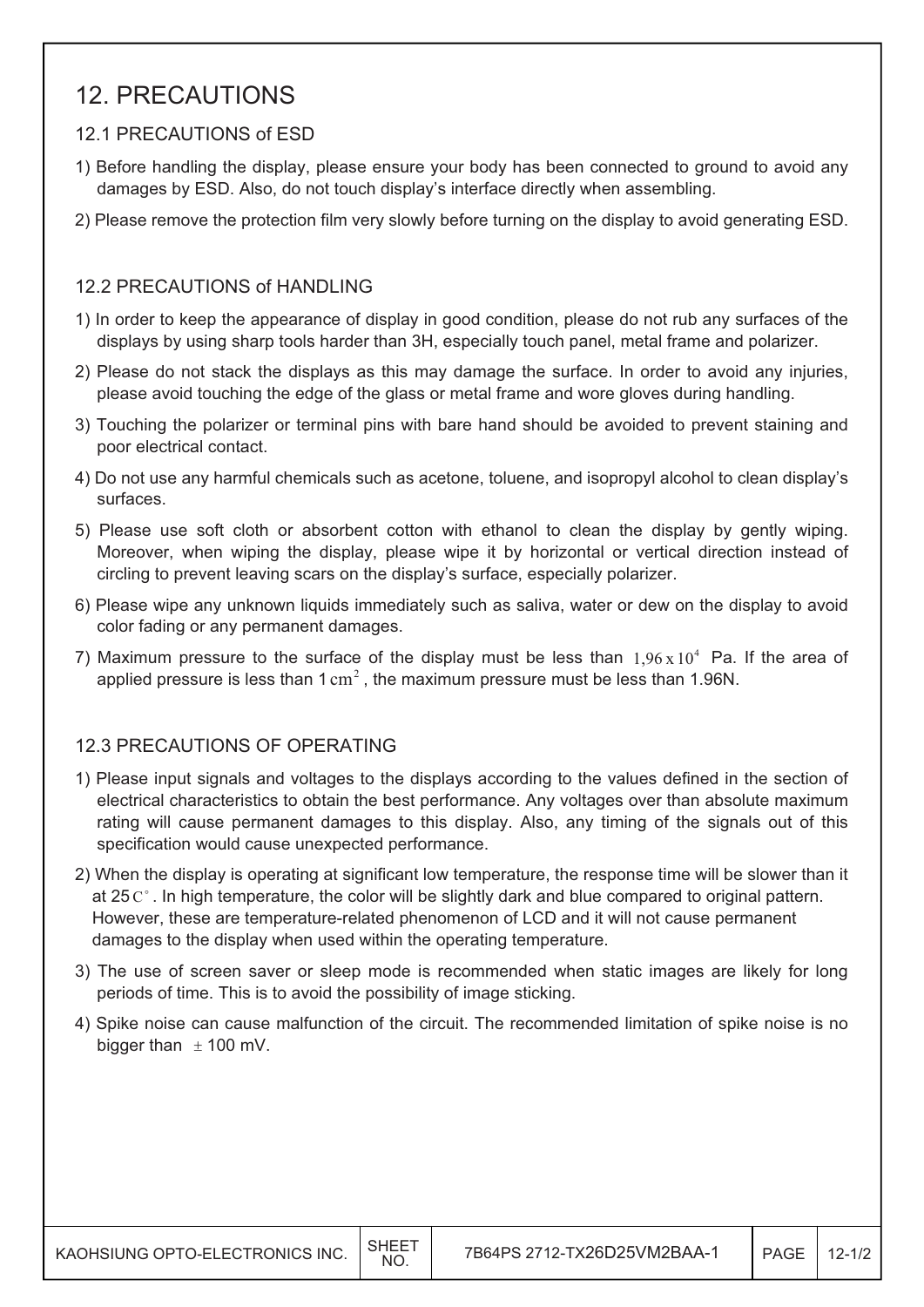#### 12.4 PRECAUTIONS of STORAGE

If the displays are going to be stored for years, please be aware the following notices.

- 1) Please store the displays in a dark room to avoid any damages from sunlight and other sources of UV light.
- 2) The recommended long term storage temperature is between  $10 \degree \degree 35 \degree \degree$  and 55%~75% humidity to avoid causing bubbles between polarizer and LCD glasses, and polarizer peeling from LCD glasses.
- 3) It would be better to keep the displays in the container, which is shipped from KOE, and do not unpack it.
- 4) Please do not stick any labels on the display surface for a long time, especially on the polarizer.

| KAOHSIUNG OPTO-ELECTRONICS INC. | <b>NO</b> | 7B64PS 2712-TX26D25VM2BAA-1 | PAGE | $12 - 2/2$ |
|---------------------------------|-----------|-----------------------------|------|------------|
|                                 |           |                             |      |            |